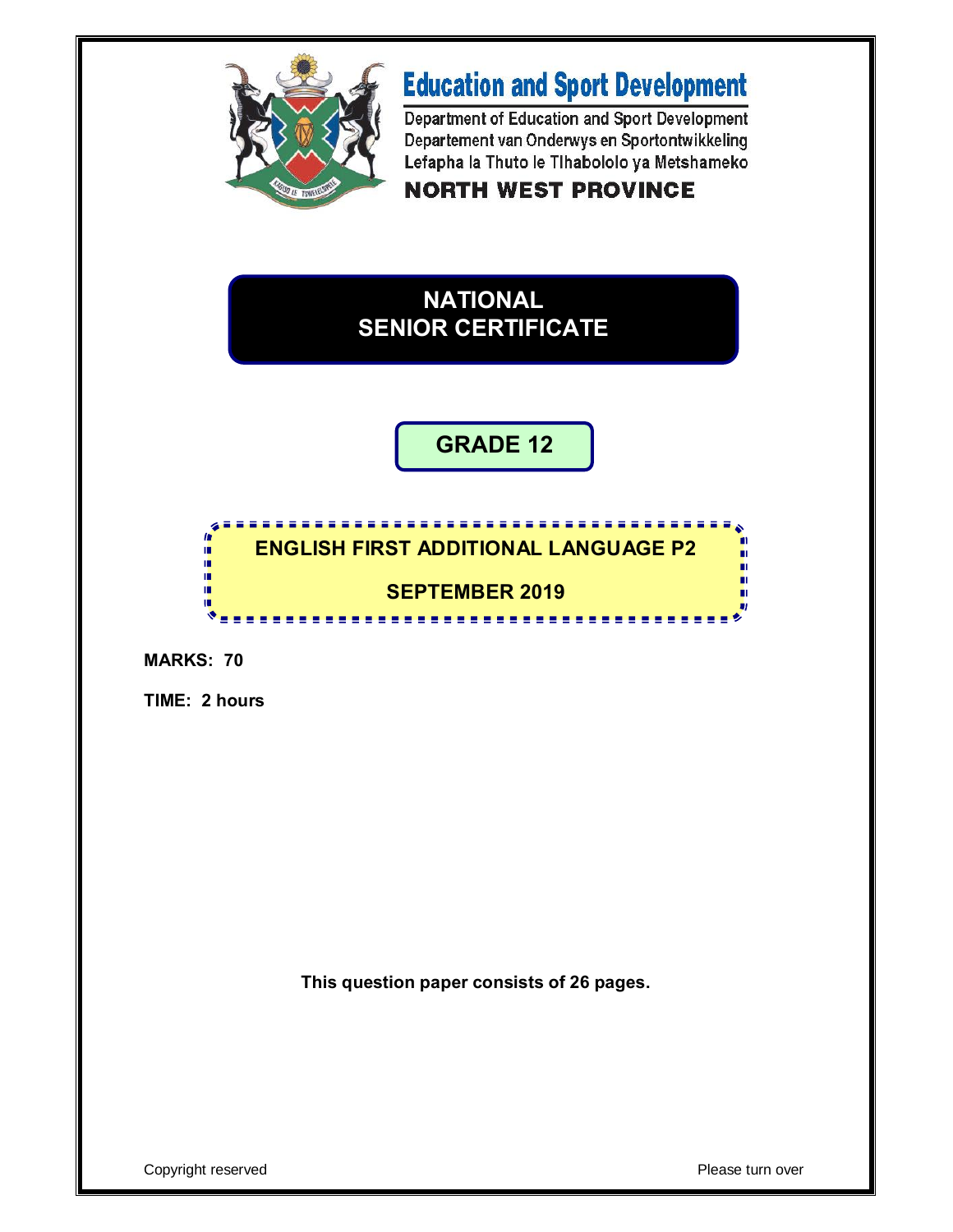#### **INSTRUCTIONS AND INFORMATION**

Read this page carefully before you begin to answer the questions.

- 1. Do NOT attempt to read the entire question paper. Consult the TABLE OF CONTENTS on the next page and mark the numbers of the questions set on the texts you have studied this year. Read these questions carefully and answer as per the instructions.
- 2. This question paper consists of FOUR sections:

| <b>SECTION A: Novel</b>  |                                 | (35) |
|--------------------------|---------------------------------|------|
| SECTION B: Drama         |                                 | (35) |
|                          | <b>SECTION C: Short stories</b> | (35) |
| <b>SECTION D: Poetry</b> |                                 | (35) |

3. Answer TWO QUESTIONS in all, ONE question each from ANY TWO sections.

SECTION A: NOVEL Answer the question on the novel you have studied.

SECTION B: DRAMA Answer the question on the drama you have studied.

SECTION C: SHORT STORIES Answer the questions set on BOTH short stories.

SECTION D: POETRY Answer the questions set on BOTH poems.

Use the checklist on page 4 to assist you.

- 4. Follow the instructions at the beginning of each section carefully.
- 5. Number the answers correctly according to the numbering system used in this question paper.
- 6. Start EACH section on a NEW page.
- 7. Suggested time management: Spend approximately 60 minutes on each section.
- 8. Write neatly and legibly.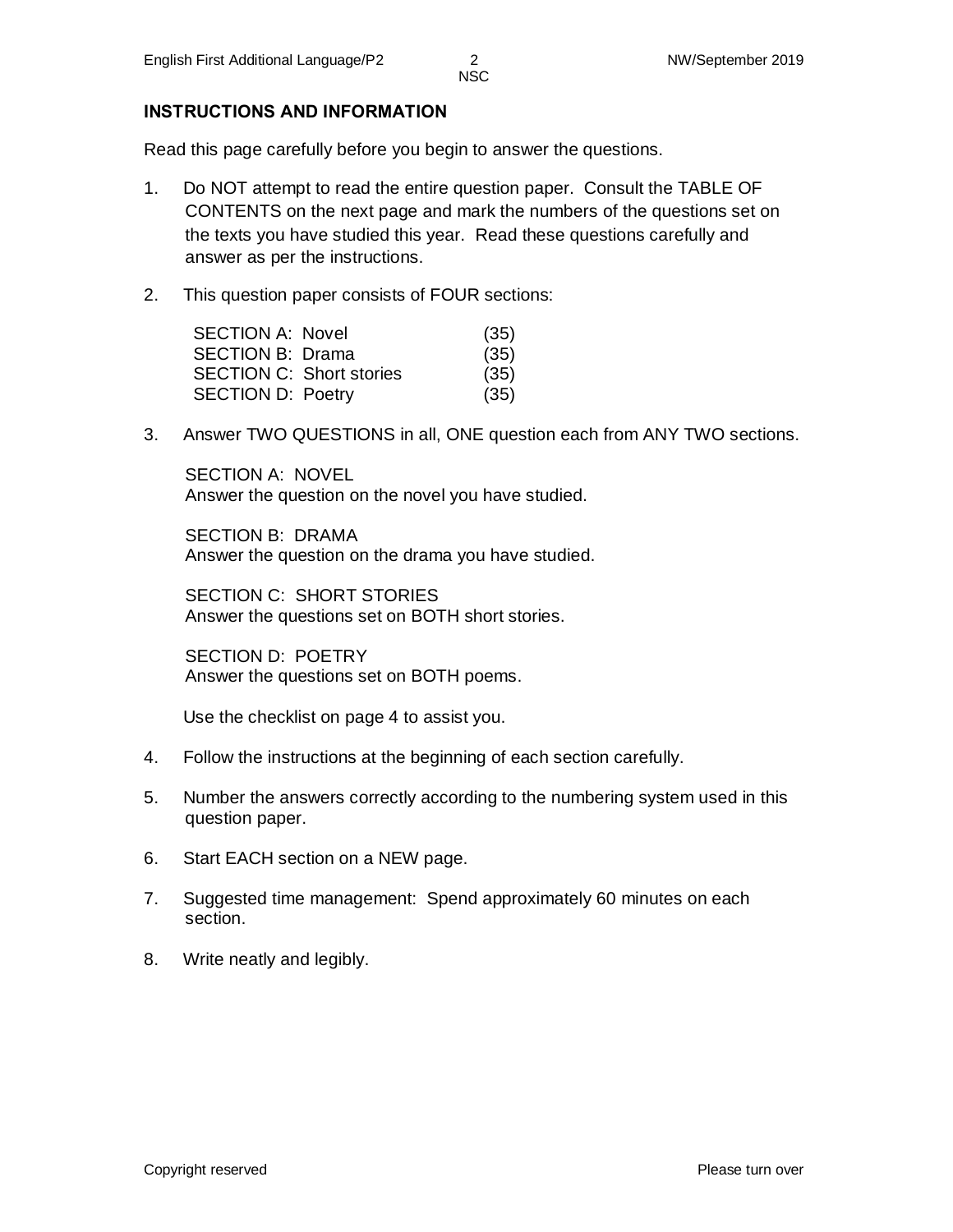## **TABLE OF CONTENTS**

| <b>SECTION A: NOVEL</b>                         |              |          |  |  |  |
|-------------------------------------------------|--------------|----------|--|--|--|
|                                                 |              |          |  |  |  |
| Answer ANY ONE question.<br><b>QUESTION NO.</b> | <b>MARKS</b> | PAGE NO. |  |  |  |
| Cry, the Beloved Country<br>$\mathcal{I}$ .     | 35           | 5        |  |  |  |
|                                                 |              |          |  |  |  |
| 2.<br>Strange Case of Dr Jekyll and Mr Hyde     | 35           | 9        |  |  |  |
| <b>SECTION B: DRAMA</b>                         |              |          |  |  |  |
| <b>Answer ANY ONE question.</b>                 |              |          |  |  |  |
| 3.<br><b>Macbeth</b>                            | 35           | 12       |  |  |  |
|                                                 |              |          |  |  |  |
| My Children! My Africa!<br>4.                   | 35           | 16       |  |  |  |
| <b>SECTION C: SHORT STORIES</b>                 |              |          |  |  |  |
| Answer the questions set on BOTH extracts.      |              |          |  |  |  |
| 5.1. 'The fur coat'                             | 18           | 19       |  |  |  |
| <b>AND</b>                                      |              |          |  |  |  |
| 5.2. 'A chip of glass ruby'                     | 17           | 21       |  |  |  |
| <b>SECTION D: POETRY</b>                        |              |          |  |  |  |
| Answer the questions set on BOTH poems.         |              |          |  |  |  |
| 6.1. 'Poem'                                     | 17           | 23       |  |  |  |
| <b>AND</b>                                      |              |          |  |  |  |
| 6.2. 'Still I rise'                             | 18           | 24       |  |  |  |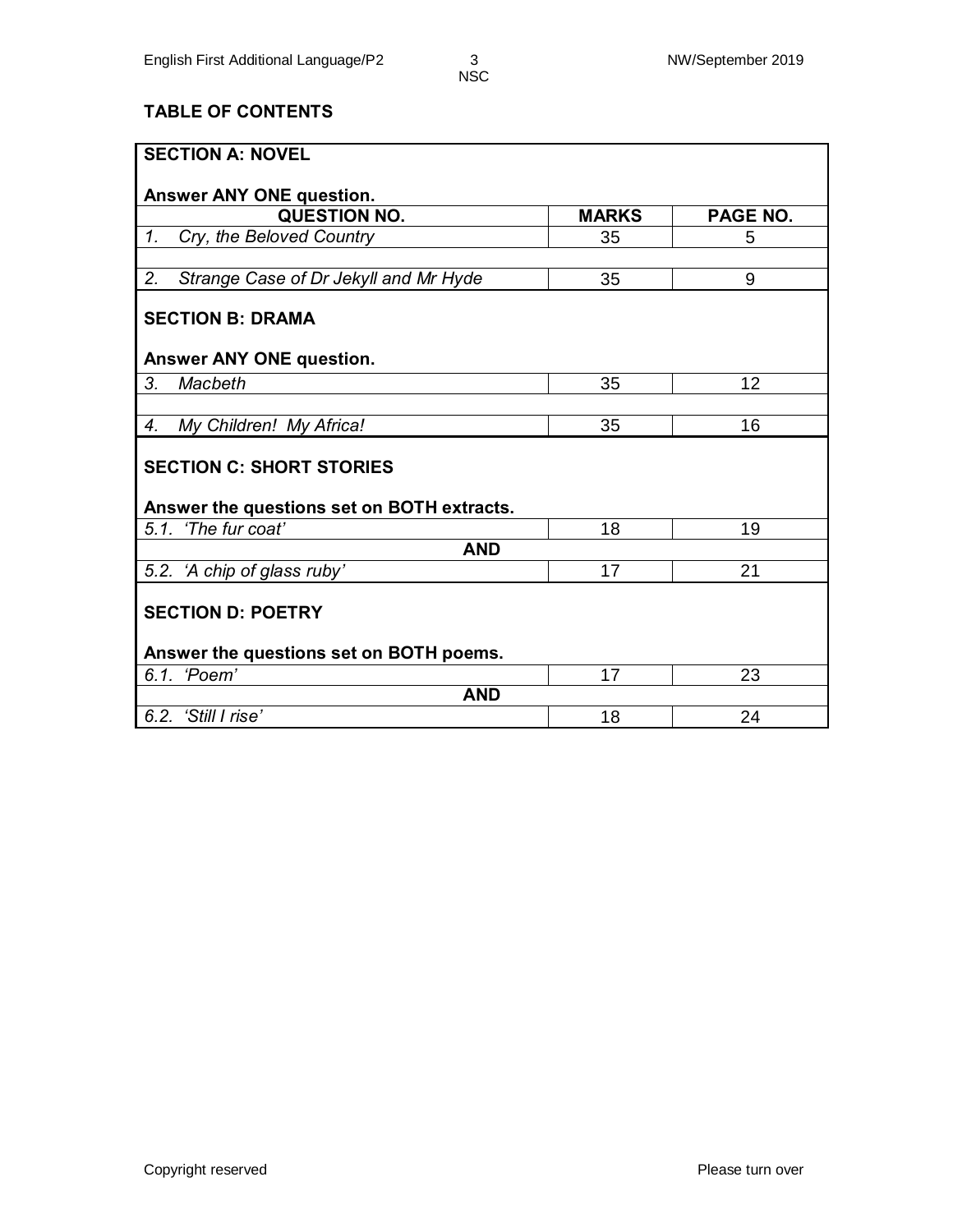### **CHECKLIST**

## **NOTE:**

- · Answer questions from ANY TWO sections.
- Tick  $($ ) the sections you have answered.

| <b>SECTIONS</b>         | <b>QUESTION</b><br><b>NUMBERS</b> | NO. OF<br><b>QUESTIONS TO</b><br><b>ANSWER</b> | <b>TICK</b><br>$(\check{ }')$ |
|-------------------------|-----------------------------------|------------------------------------------------|-------------------------------|
| A: Novel                | 1, 2                              |                                                |                               |
| <b>B:</b> Drama         | 3.4                               |                                                |                               |
| <b>C: Short Stories</b> | 5                                 |                                                |                               |
| D: Poetry               | 6                                 |                                                |                               |

**NOTE:** Ensure that you have answered questions on TWO sections only.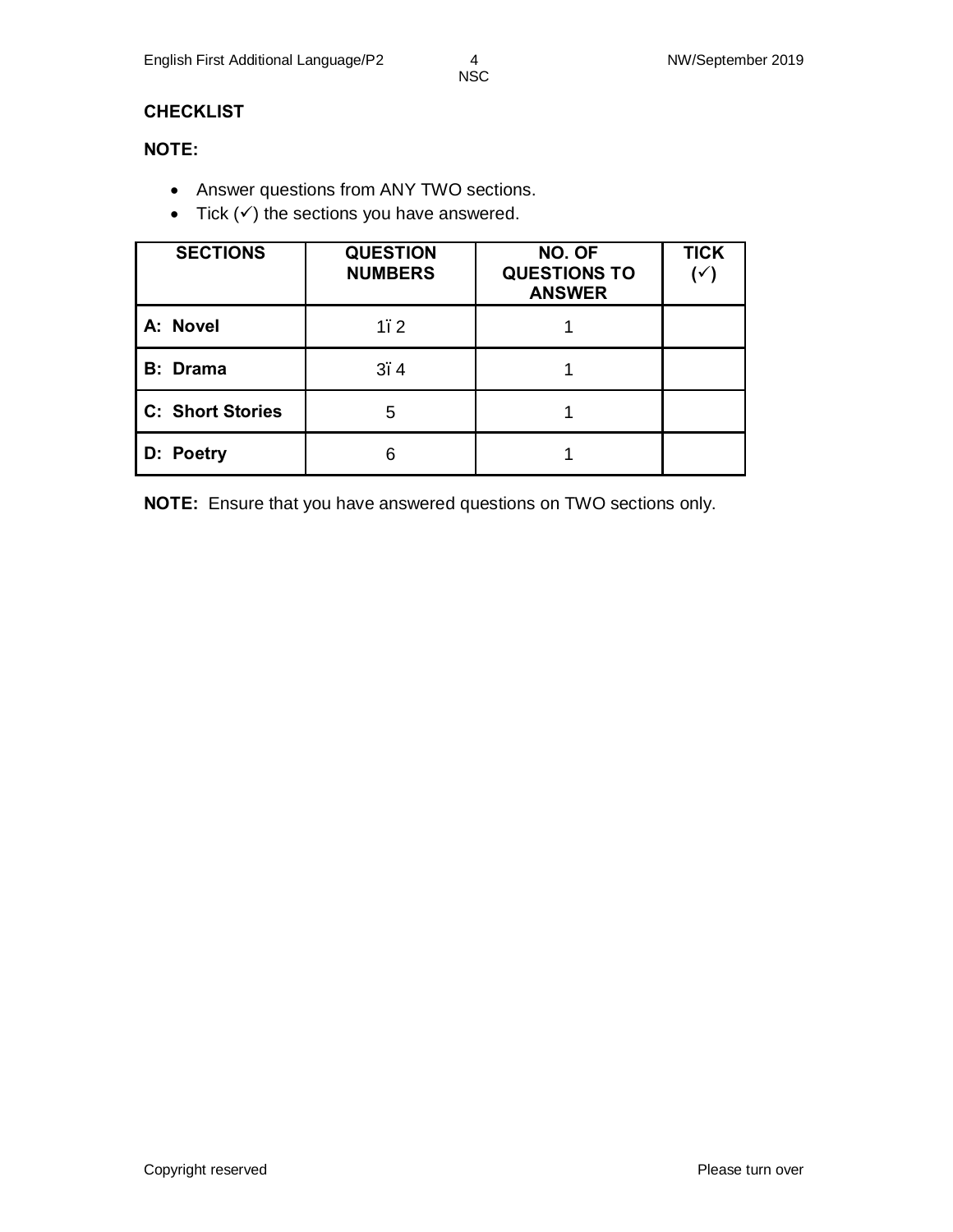#### **SECTION A: NOVEL**

In this section, questions are set on the following novels:

- · *CRY, THE BELOVED COUNTRY* by Alan Paton
- · *STRANGE CASE OF DR JEKYLL AND MR HYDE* by Robert Louis Stevenson

Answer ALL the questions on the novel that you have studied.

#### **QUESTION 1:** *CRY, THE BELOVED COUNTRY*

Read the extracts from the novel below and answer the questions set on each. The number of marks allocated to each question serves as a guide to the expected length of your answer.

**NOTE:** Answer the questions set on BOTH extracts, i.e. QUESTION 1.1 AND QUESTION 1.2.

#### 1.1 **EXTRACT A**

[A conversation between Stephen Kumalo and Absalom.]

| He passed again through the great gate in the grim high wall, and they<br>brought the boy to him. Again he took the lifeless hand in his own, and |    |
|---------------------------------------------------------------------------------------------------------------------------------------------------|----|
| was again moved to tears, this time by the dejection of his son.<br>. Are you in health, my son?                                                  |    |
|                                                                                                                                                   | 5  |
| The son stood and moved his head to one side, and looked for a<br>while at the one window, and then moved and looked at the other, but            |    |
| not at his father.                                                                                                                                |    |
| . I am in health, my father.                                                                                                                      |    |
| . I have some business for you, my son. Are you certain that you                                                                                  |    |
| wish to marry this girl?                                                                                                                          | 10 |
| . I can marry her.                                                                                                                                |    |
| . There is a friend of mine, a white priest, and he will see if it can be                                                                         |    |
| arranged, and he will see the Bishop to see if it can be done quickly.                                                                            |    |
| And he will get a lawyer for you.                                                                                                                 |    |
| There is a spark of life in the eyes, of some hope maybe.                                                                                         | 15 |
| . You would like a lawyer?                                                                                                                        |    |
| . They say one can be helped by a lawyer.                                                                                                         |    |
| . You told the police that these other two were with you?                                                                                         |    |
| . I told them. And now I have told them again.                                                                                                    |    |
| . And then?                                                                                                                                       | 20 |
| . And then they sent for them and fetched them from their cells.                                                                                  |    |
| . And then?                                                                                                                                       |    |
| . And then they were angry with me, and cursed me in front of the                                                                                 |    |
| police, and said that I was trying to bring them into trouble.                                                                                    |    |
| [Book One, Chapter 17]                                                                                                                            |    |
|                                                                                                                                                   |    |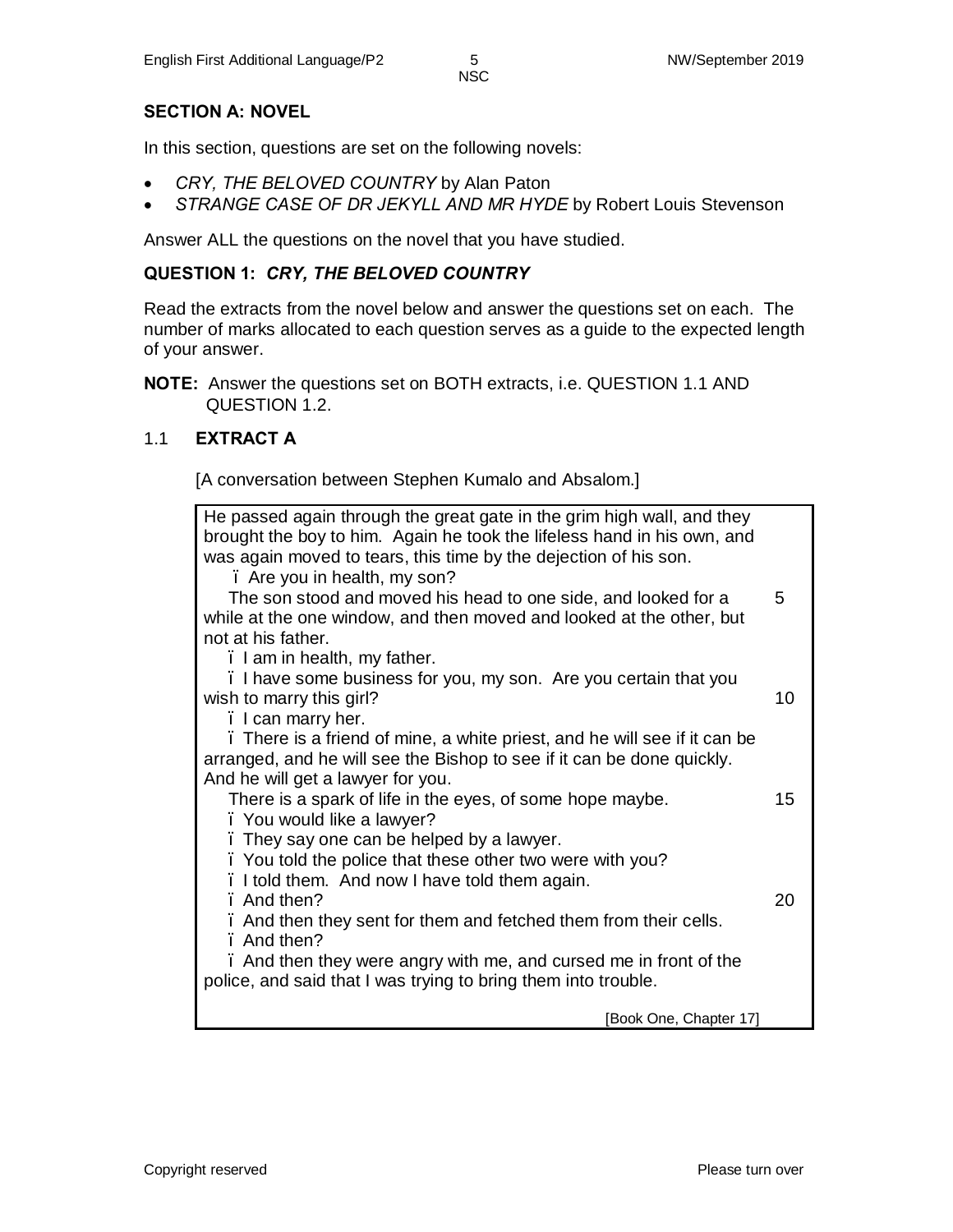1.1.1 Choose a description from COLUMN B that matches the name in COLUMN A. Write only the letter  $(A, E)$  next to the question numbers  $(1.1.1(a), 1.1.1(d))$  in the ANSWER BOOK.

|     | <b>COLUMN A</b>       |   | <b>COLUMN B</b>                    |
|-----|-----------------------|---|------------------------------------|
| a   | Mr Mafolo             | A | Arthur Jarvisqmother               |
| (b  | Margaret              | В | a political activist               |
| (C) | <b>Father Vincent</b> |   |                                    |
|     | Dubula                |   | Stephen Kumalos wife               |
|     |                       | D | marries Absalom and his girlfriend |
|     |                       |   | takes Kumalo to the Mission House  |

1.1.2 Choose the correct answer to complete the following sentence. Write only the letter (A. D) next to the question number (1.1.2) in the ANSWER BOOK.

The Mission House is in ...

| A Kliptown. |  |
|-------------|--|
|             |  |

- B Sophiatown.
- C Claremont.
- D Pimville. (1)

#### 1.1.3 Refer to lines 1. 2 ( $\pm$ le passed again  $\delta$  boy to himd.

- (a) To what does  $\pm$ he great gate in the grim high wall quefer?  $(1)$
- (b) Explain why Kumalo and Absalom are at this place. State TWO points. (2)
- 1.1.4 Refer to line 4 ( $\angle$ Are you in health, my son? $\dot{q}$ 
	- (a) Identify the tone of voice Kumalo would use in this line.  $(1)$
	- (b) Why would Kumalo  $\phi$  tone be appropriate in this line?  $(1)$
- 1.1.5 Refer to line 15 ( $\pm$  here is a ... some hope maybed.
	- (a) How does Absalom feel at this point in the novel? (1)
	- (b) Give ONE reason for your answer to QUESTION 1.1.5(a).  $(1)$
- 1.1.6 Refer to line 18 ( $\angle$ You told the ... were with you? $\dot{q}$

Using your OWN words, explain what Kumalo wants to know in this line. (2)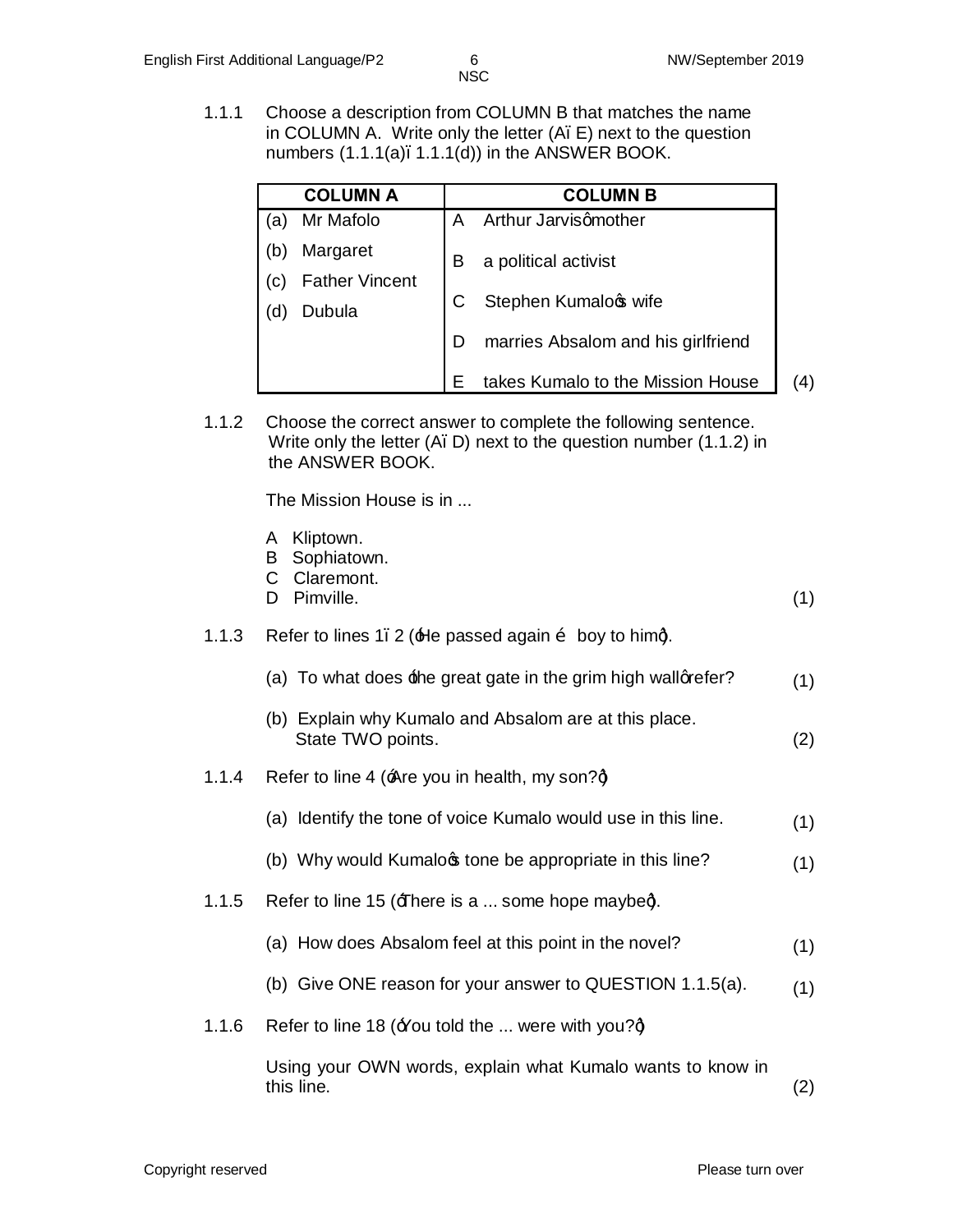1.1.7 The two people who are  $\triangle$ ngryqwith Absalom and  $\triangle$ ursedghim are justified in their treatment of him.

Discuss your view. (3)

#### **AND**

## 1.2 **EXTRACT B**

[Kumalo talks to the boy*.*]

|                 | . That means you are going tomorrow, inkosana.<br>. Yes, tomorrow. On the narrow gauge train, you know, the small                                                                                                                                                                                                                                                                                                                 |     |  |  |
|-----------------|-----------------------------------------------------------------------------------------------------------------------------------------------------------------------------------------------------------------------------------------------------------------------------------------------------------------------------------------------------------------------------------------------------------------------------------|-----|--|--|
| train.          |                                                                                                                                                                                                                                                                                                                                                                                                                                   |     |  |  |
|                 | . Au! inkosana.                                                                                                                                                                                                                                                                                                                                                                                                                   |     |  |  |
| Zulu.           | . But Ign coming back for the holidays. Then wed learn some more                                                                                                                                                                                                                                                                                                                                                                  | 5   |  |  |
|                 | . That will be a pleasure, said Kumalo simply.<br>. Goodbye then, umfundisi.<br>. Goodbye, inkosana.                                                                                                                                                                                                                                                                                                                              |     |  |  |
|                 | Then he said in Zulu, Go well, inkosana. The small boy thought for a<br>moment, and frowned in concentration. Then he said in Zulu, Stay well,                                                                                                                                                                                                                                                                                    | 10  |  |  |
| angel from God. | umfundisi. So Kumalo said, Au! Au! in astonishment, and the small<br>boy laughed and raised his cap, and was gone in a great cloud of dust.<br>He galloped up the road, but stopped and turned round and saluted,<br>before he set out on his way. And Kumalo stood there, and the young<br>demonstrator came and stood by him, both watching the small boy.<br>. And that, said Kumalo earnestly to the demonstrator, is a small |     |  |  |
|                 | They turned to walk back to the house, and Kumalo said, So you<br>think many things can be done.<br>. There are many things that can be done, umfundisi.                                                                                                                                                                                                                                                                          |     |  |  |
|                 | . Truly?<br>. Umfundisi, said the young man, and his face was eager, there is no<br>reason why this valley should not be what it was before. But it will not<br>happen quickly. Not in a day.                                                                                                                                                                                                                                     |     |  |  |
|                 | . If God wills, said Kumalo humbly, before I die. For I have lived my                                                                                                                                                                                                                                                                                                                                                             | 25  |  |  |
|                 | life in destruction.<br>[Book Three; Chapter 4]                                                                                                                                                                                                                                                                                                                                                                                   |     |  |  |
| 1.2.1           | Why is the following statement FALSE?                                                                                                                                                                                                                                                                                                                                                                                             |     |  |  |
|                 | Inkosana is the Zulu word for boy.                                                                                                                                                                                                                                                                                                                                                                                                | (1) |  |  |
| 1.2.2           | Refer to lines 10. 11 (The small boy  frowned in<br>concentrationg.                                                                                                                                                                                                                                                                                                                                                               |     |  |  |
|                 | Why does the boy frown in concentration?                                                                                                                                                                                                                                                                                                                                                                                          | (2) |  |  |
| 1.2.3           | What does this extract reveal about Kumaloc character? State<br><b>TWO characteristics.</b>                                                                                                                                                                                                                                                                                                                                       | (2) |  |  |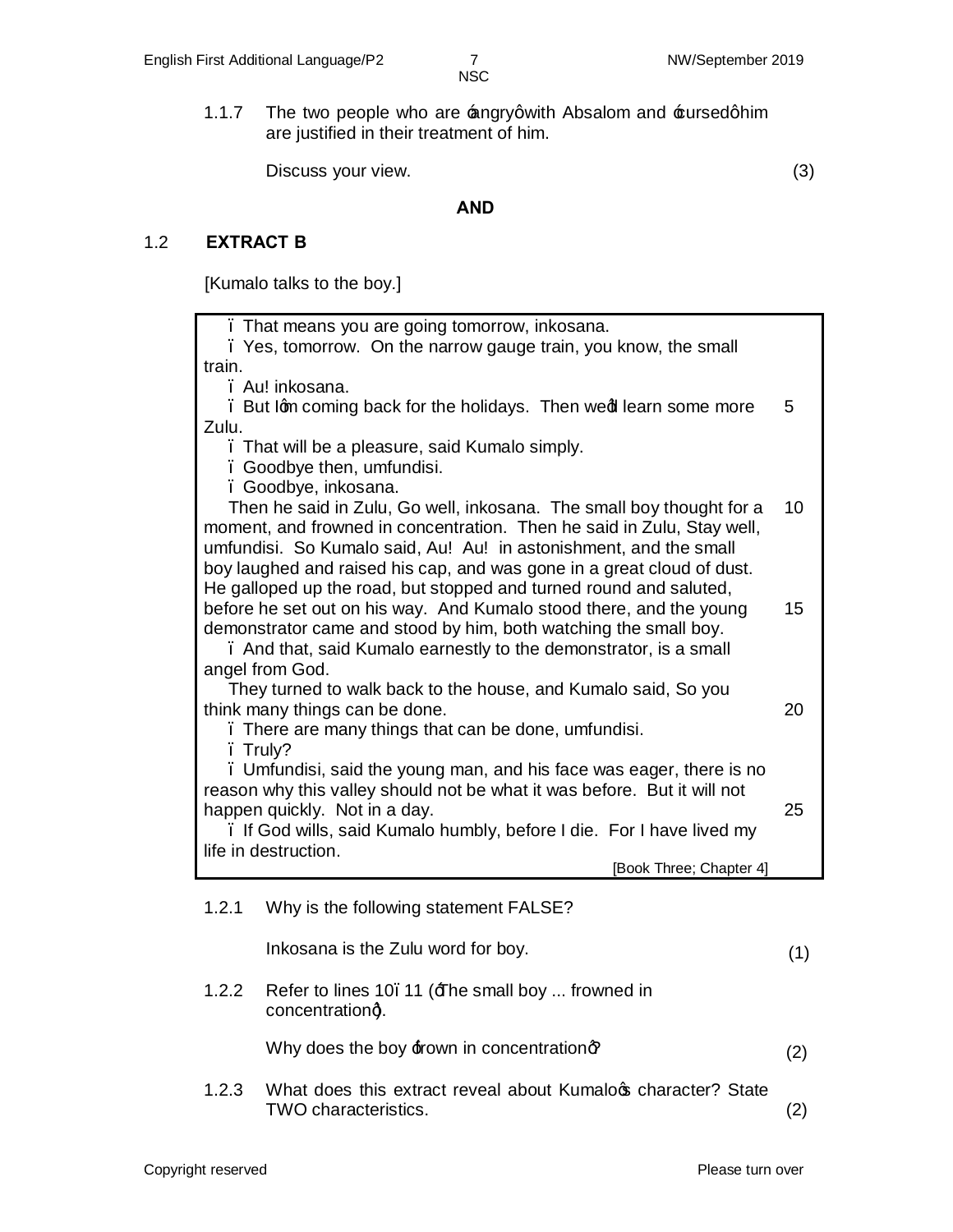| 1.2.4 | Discuss the irony in the relationship between Kumalo and this<br>boy.                                 | (2)         |
|-------|-------------------------------------------------------------------------------------------------------|-------------|
| 1.2.5 | Refer to lines 17. 18 (And that, said  angel from Godg.                                               |             |
|       | (a) Identify the figure of speech in this line.                                                       | (1)         |
|       | (b) Discuss the suitability of this figure of speech.                                                 | (2)         |
| 1.2.6 | Refer to lines 23. 25 ( $\pm$ Imfundisi, said the  in a dayg.                                         |             |
|       | What is the name of this $\frac{1}{2}$ poung mangto whom Kumalo is<br>(a)<br>talking?                 | (1)         |
|       | (b) Why does Jarvis hire this young man?                                                              | (1)         |
| 1.2.7 | One of the themes in the novel is the broken tribe.                                                   |             |
|       | Discuss this theme.                                                                                   | (3)         |
| 1.2.8 | Refer to the novel as a whole.                                                                        |             |
|       | In your view, could Stephen Kumalo have done anything to<br>change the behaviour of his son, Absalom? | (3)<br>[35] |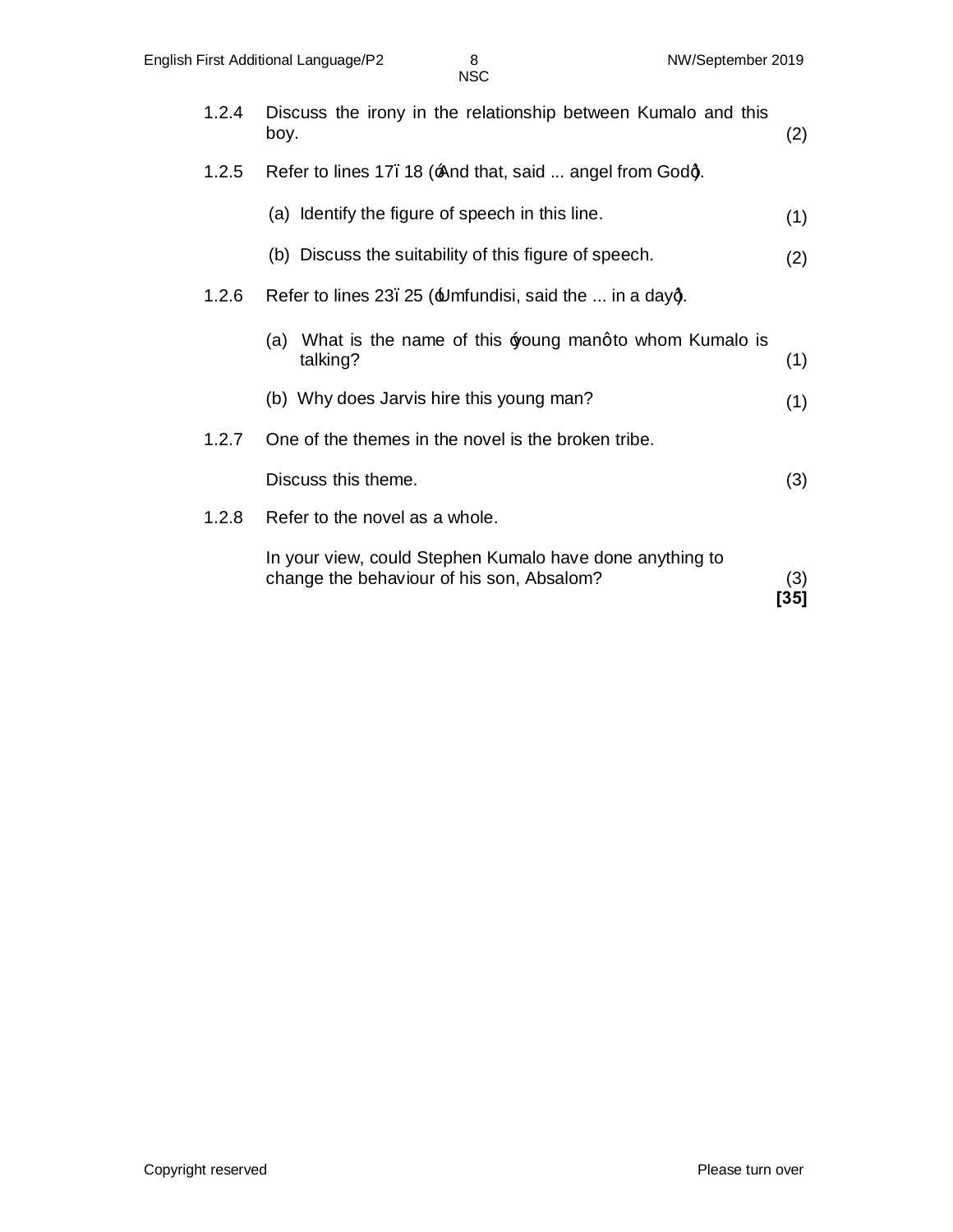## **QUESTION 2:** *STRANGE CASE OF DR JEKYLL AND MR HYDE*

Read the extracts from the novel below and answer the questions set on each. The number of marks allocated to each question serves as a guide to the expected length of your answer.

**NOTE:** Answer the questions set on BOTH extracts, i.e. QUESTION 2.1 AND QUESTION 2.2.

#### 2.1 **EXTRACT C**

[Utterson<sub>"</sub>s search for Hyde.]

| From that time forward, Mr Utterson began to haunt the door in the<br>by-street of shops. In the morning before office hours, at noon when |    |
|--------------------------------------------------------------------------------------------------------------------------------------------|----|
| business was plenty and time scarce, and at night under the face of the                                                                    |    |
| fogged city moon, by all lights and at all hours of solitude or concourse,                                                                 |    |
| the lawyer was to be found on his chosen post.                                                                                             | 5  |
| $\pm$ f he be Mr Hyde, ghe had thought, $\pm$ shall be Mr Seek. g                                                                          |    |
| And at last his patience was rewarded. It was a fine dry night; frost in                                                                   |    |
| the air; the streets as clean as a ball-room floor; the lamps, unshaken by                                                                 |    |
| any wind, drawing a regular pattern of light and shadow. By ten octlock,                                                                   |    |
| when the shops were closed, the by-street was very solitary and, in spite                                                                  | 10 |
| of the low growl of London from all round, very silent. Small sounds                                                                       |    |
| carried far; domestic sounds out of the houses were clearly audible on                                                                     |    |
| either side of the roadway; and the rumour of the approach of any                                                                          |    |
| passenger preceded him by a long time. Mr Utterson had been some                                                                           |    |
| minutes at his post, when he was aware of an odd, light footstep                                                                           | 15 |
| drawing near. In the course of his nightly patrols he had long grown                                                                       |    |
| accustomed to quaint effect with which the footfalls of a single person,                                                                   |    |
| while he is still a great way off, suddenly spring out distinct from the vast                                                              |    |
| hum and clatter of the city.                                                                                                               |    |
| [Chapter 2]                                                                                                                                |    |

2.1.1 Choose a surname from COLUMN B that matches the names in COLUMN A. Write down only the letter (A. E) next to the question number  $(2.1.1(a), 2.1.1(d))$  in the ANSWER BOOK.

| <b>COLUMN A</b>   | <b>COLUMN B</b> |                   |
|-------------------|-----------------|-------------------|
| (a) Mr Gabriel    | Lanyon<br>A     |                   |
| (b) Dr Henry      | Utterson        |                   |
| (c) Dr Hastie     | Enfield         |                   |
| Mr Richard<br>(d) | D Jekyll        |                   |
|                   | Hyde<br>Е       | $\left( 4\right)$ |

#### 2.1.2 To which  $\pm$ loorgdoes line 1 refer? (1)

#### 2.1.3 Why does Mr Utterson wish to meet Mr Hyde? State TWO reasons. (2)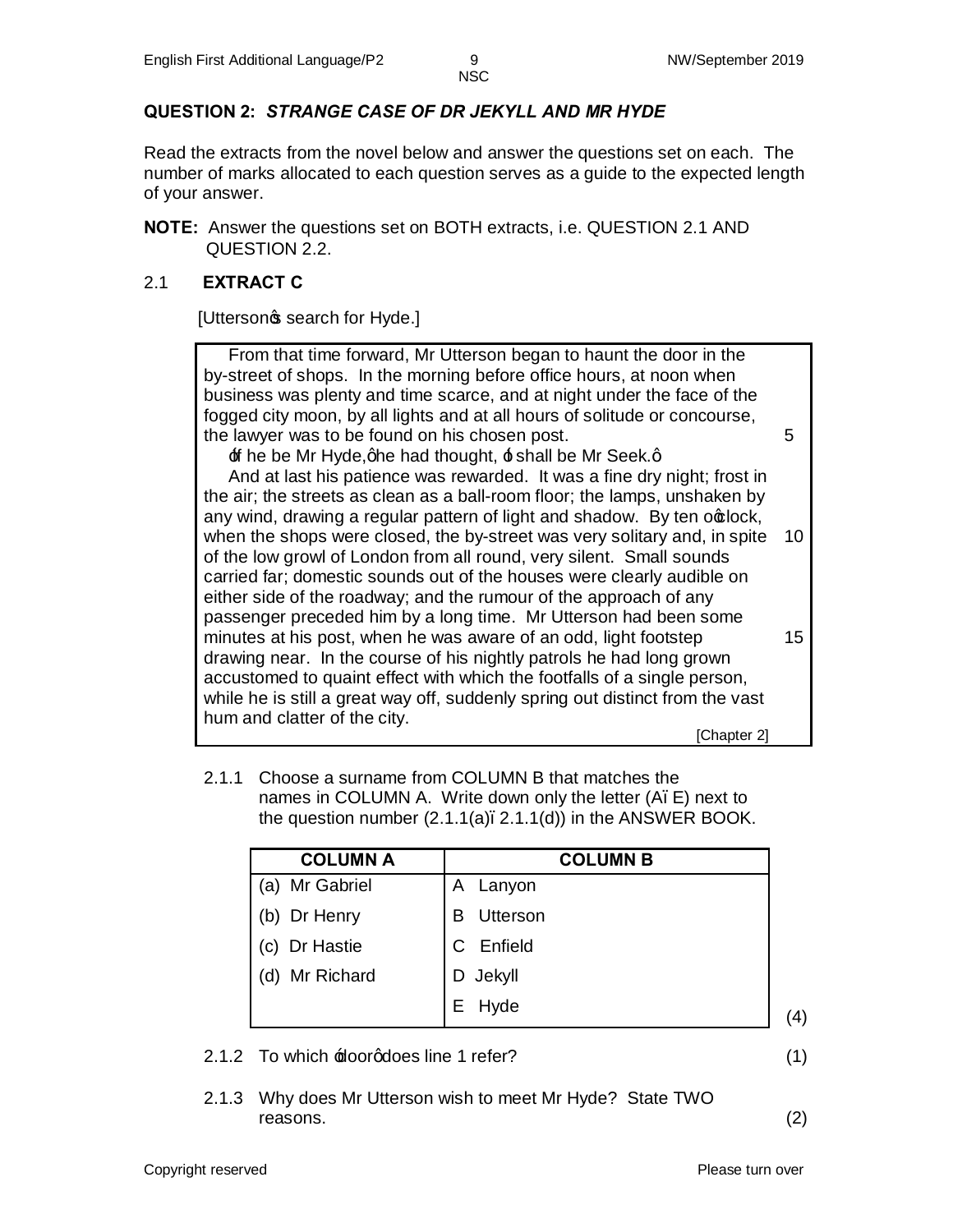|       | English First Additional Language/P2                  | 10<br><b>NSC</b>                                                              | NW/September 2019 |
|-------|-------------------------------------------------------|-------------------------------------------------------------------------------|-------------------|
|       |                                                       | 2.1.4 Refer to lines 3. 4 (ant night under  fogged city moon).                |                   |
|       | (a) Identify the figure of speech in these lines.     |                                                                               | (1)               |
|       | (b) Discuss the suitability of this figure of speech. |                                                                               | (2)               |
|       | 2.1.5 Why is the following statement FALSE?           |                                                                               |                   |
|       | Mr Utterson is a detective.                           |                                                                               | (1)               |
|       | 2.1.6 Refer to line 6 (±f he be  be Mr Seekg.         |                                                                               |                   |
|       | this line?                                            | (a) What tone of voice would Mr Utterson use if he has to say                 | (1)               |
|       | (b) Why would this tone be appropriate?               |                                                                               | (1)               |
| 2.1.7 | Mr Utterson.                                          | Name the place that Mr Hyde gives as his address to                           | (1)               |
|       |                                                       | 2.1.8 Is Dr Jekyll justified in taking his own life at the end of this novel. |                   |

Discuss your view. (3)

#### **AND**

#### 2.2 **EXTRACT D**

[Dr Lanyon receives a visitor*.*]

 $\mathbf{\Theta}$ r, if you shall so prefer to choose, a new province of knowledge and new avenues to fame and power shall be laid open to you, here, in this room, upon the instant; and your sight shall be blasted by a prodigy to stagger the unbelief of Satan.q

 $\mathbf S$ irgsaid I, affecting a coolness that I was far from truly possessing, 'you speak enigmas, and you will perhaps not wonder that I hear you with no very strong impression of belief. But I have gone too far in the way of inexplicable services to pause before I see the end.q 5

 $\pm$  is well, greplied my visitor.  $\pm$  anyon, you remember your vows: what follows is under the seal of our profession. And now, you who have so long been bound to the most narrow and material views, you who have denied the virtue of transcendental medicine, you who have derided your superiors , behold!a 10

 He put the glass to his lips and drank at one gulp. A cry followed; he reeled, staggered, clutched at the table and held on, staring with injected eyes, gasping with open mouth; and as I looked there came, I thought, a change – he seemed to swell – his face became suddenly black and the features seemed to melt and alter. and the next moment I had sprung to my feet and leaped back against the wall, my arm raised to shield me from that prodigy, my mind submerged in terror. [Chapter 9] 15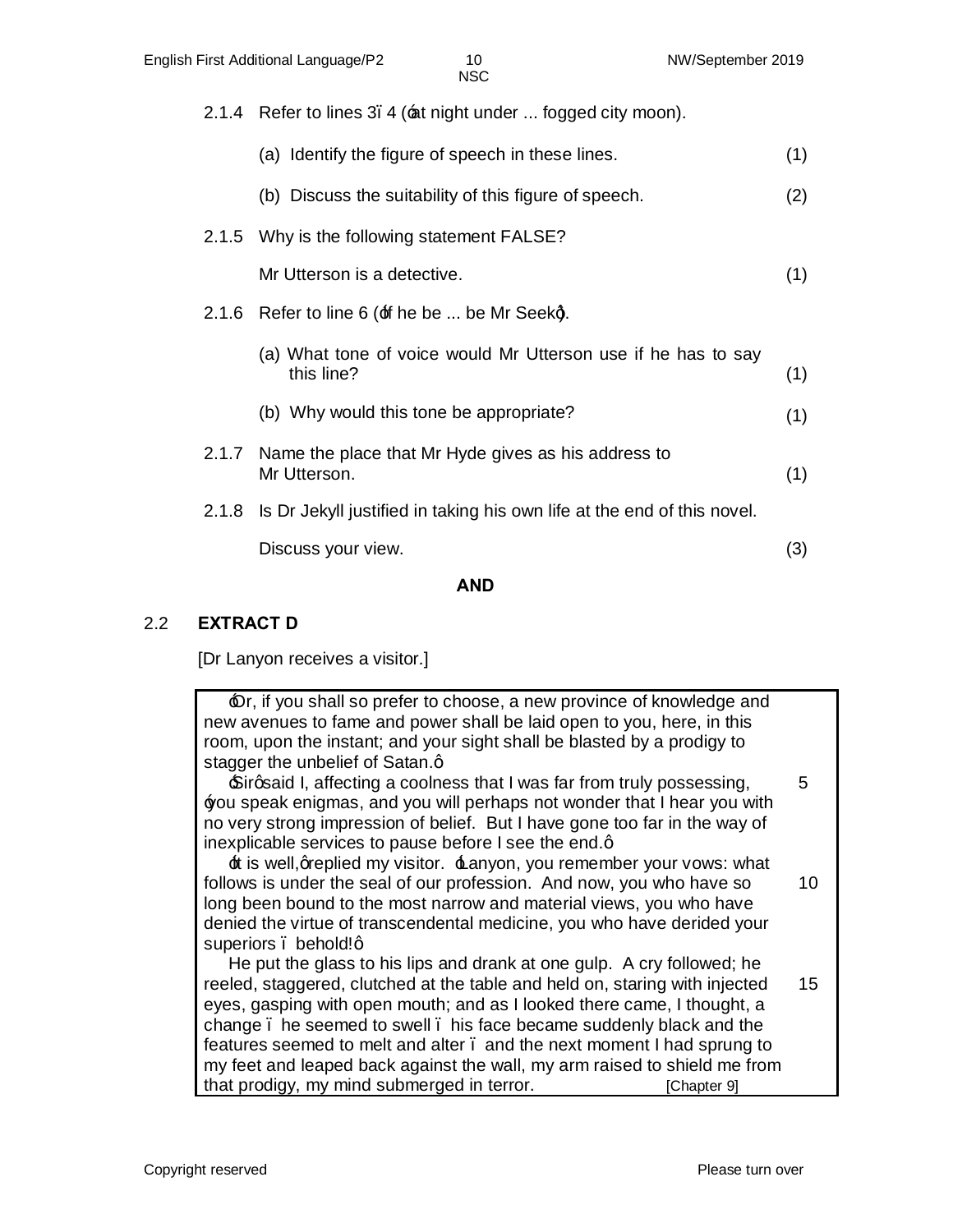2.2.1 Choose the correct answer to complete the following sentence. Write only the letter (A. D) next to the question number (2.2.1) in the ANSWER BOOK.

The setting of this extract is ...

|       | A Mr Uttersonos house.<br>B Mr Hydec house.                                                |               |
|-------|--------------------------------------------------------------------------------------------|---------------|
|       | C Dr Lanyonos rooms.<br>D Dr Jekyllos office.                                              | (1)           |
|       | 2.2.2 Who is the person that visits Dr Lanyon?                                             | (1)           |
| 2.2.3 | Refer to line 5 ( $\pm$ Sirgsaid I $\tilde{o}$ far from truly possessing).                 |               |
|       | (a) How does Dr Lanyon feel towards the other person at this point<br>in the extract?      | (1)           |
|       | (b) Give ONE reason for your answer in QUESTION 2.2.3(a).                                  | (1)           |
| 2.2.4 | Explain the irony in the words, before I see the endqin line 8.                            | (2)           |
| 2.2.5 | Refer to line 9 (±t is well, greplied my visitorg.                                         |               |
|       | (a) Explain why Lanyon meets with the person in this extract.                              | (2)           |
|       | (b) Discuss how this visit affects Dr Lanyon later in the novel.                           | (2)           |
| 2.2.6 | What does this extract reveal about Lanyon operator? State<br>TWO points.                  | (2)           |
| 2.2.7 | One of the themes of the novel is science versus religion and the<br>supernatural.         |               |
|       | Discuss this theme.                                                                        | (3)           |
|       | 2.2.8 Refer to the novel as a whole.                                                       |               |
|       | In your view, could any of Dr Jekyllos friends help him with his<br>struggle with Mr Hyde? | (3)<br>$[35]$ |
|       | <b>TOTAL SECTION A:</b>                                                                    | 35            |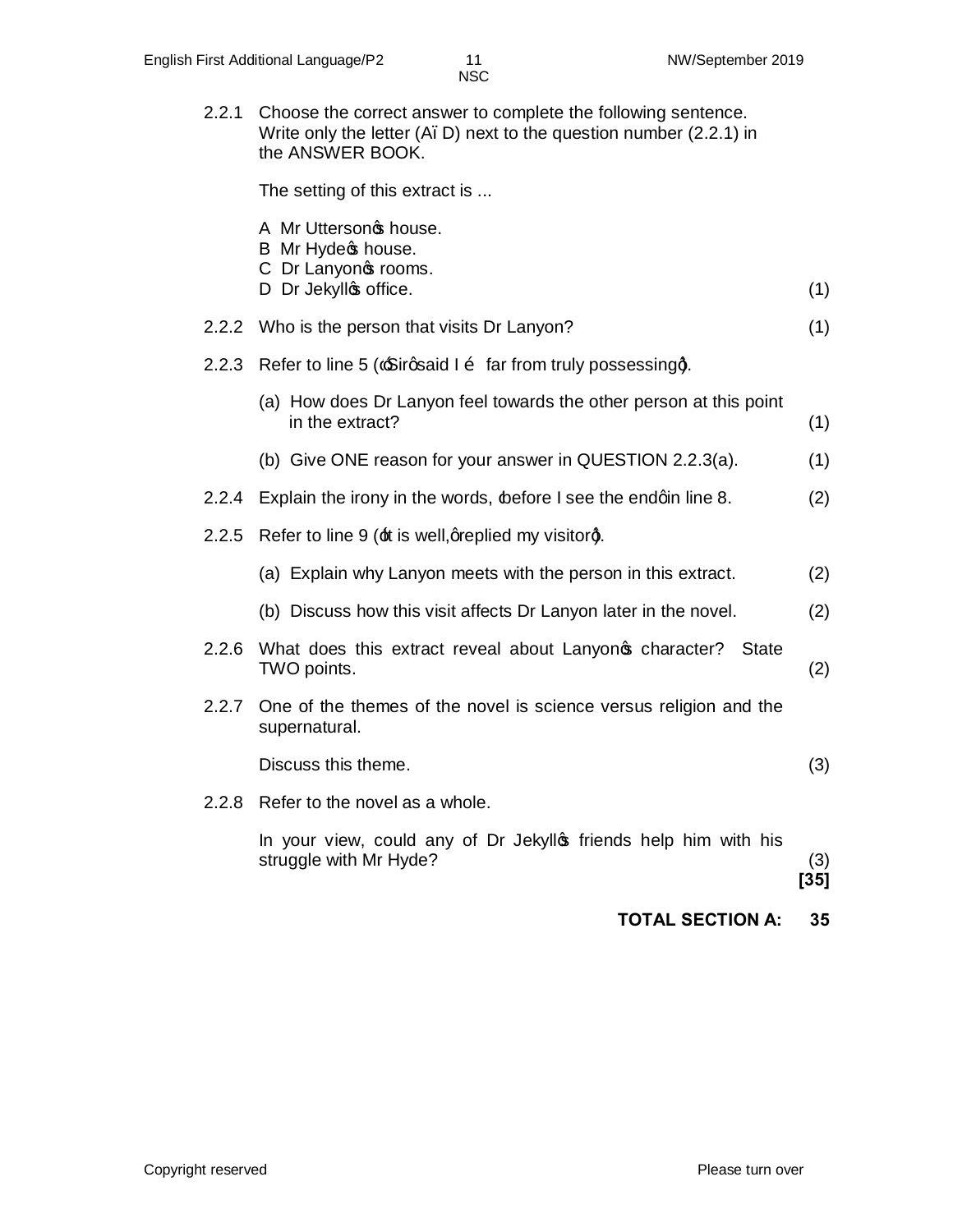#### **SECTION B: DRAMA**

In this section, there are questions set on the following dramas:

- · *MACBETH* by William Shakespeare
- · *MY CHILDREN! MY AFRICA!* by Athol Fugard

Answer ALL the question on the drama that you have studied.

#### **QUESTION 3:** *MACBETH*

Read the extracts from the play below and answer the questions set on each. The number of marks allocated to each question serves as a guide to the expected length of your answer.

**NOTE:** Answer the questions set on BOTH extracts, i.e. QUESTION 3.1 AND QUESTION 3.2.

#### 3.1 **EXTRACT E**

[Macbeth shares his thoughts.]

| <b>MACBETH:</b> | If it were done when dis done, then 'twere well  |    |
|-----------------|--------------------------------------------------|----|
|                 | It were done quickly. If the assassination       |    |
|                 | Could trammel up the consequence, and catch,     |    |
|                 | With his surcease, success; that but this blow   |    |
|                 | Might be the be-all and the end-all here,        | 5  |
|                 | But here upon this bank and shoal of time,       |    |
|                 | Wedd jump the life to come. But in these cases   |    |
|                 | We still have judgement here; that we but teach  |    |
|                 | Bloody instructions, which being taught, return  |    |
|                 | To plaque the inventor. This even-handed justice | 10 |
|                 | Commends the ingredients of our poisoned chalice |    |
|                 | To our own lips. Hes here in double trust.       |    |
|                 | First, as I am his kinsman and his subject,      |    |
|                 | Strong both against the deed; then as his host,  |    |
|                 | Who should against his murderer shut the door,   | 15 |
|                 | Not bear the knife myself. Besides, this Duncan  |    |
|                 | Hath borne his faculties so meek, hath been      |    |
|                 | So clear in his great office, that his virtues   |    |
|                 | Will plead like angels trumpet-tongued against   |    |
|                 | The deep damnation of his taking-off;            | 20 |
|                 | And Pity, like a naked new-born babe,            |    |
|                 | Striding the blast, or Heaven pcherubim, horsed  |    |
|                 | Upon the sightless couriers of the air,          |    |
|                 | Shall blow the horrid deed in every eye,         |    |
|                 | That tears shall drown the wind. I have no spur  | 25 |
|                 | To prick the sides of my intent, but only        |    |
|                 | Vaulting ambition, which ocerleaps itself        |    |
|                 | And falls on the other.                          |    |
|                 | [Act 1, Scene 7]                                 |    |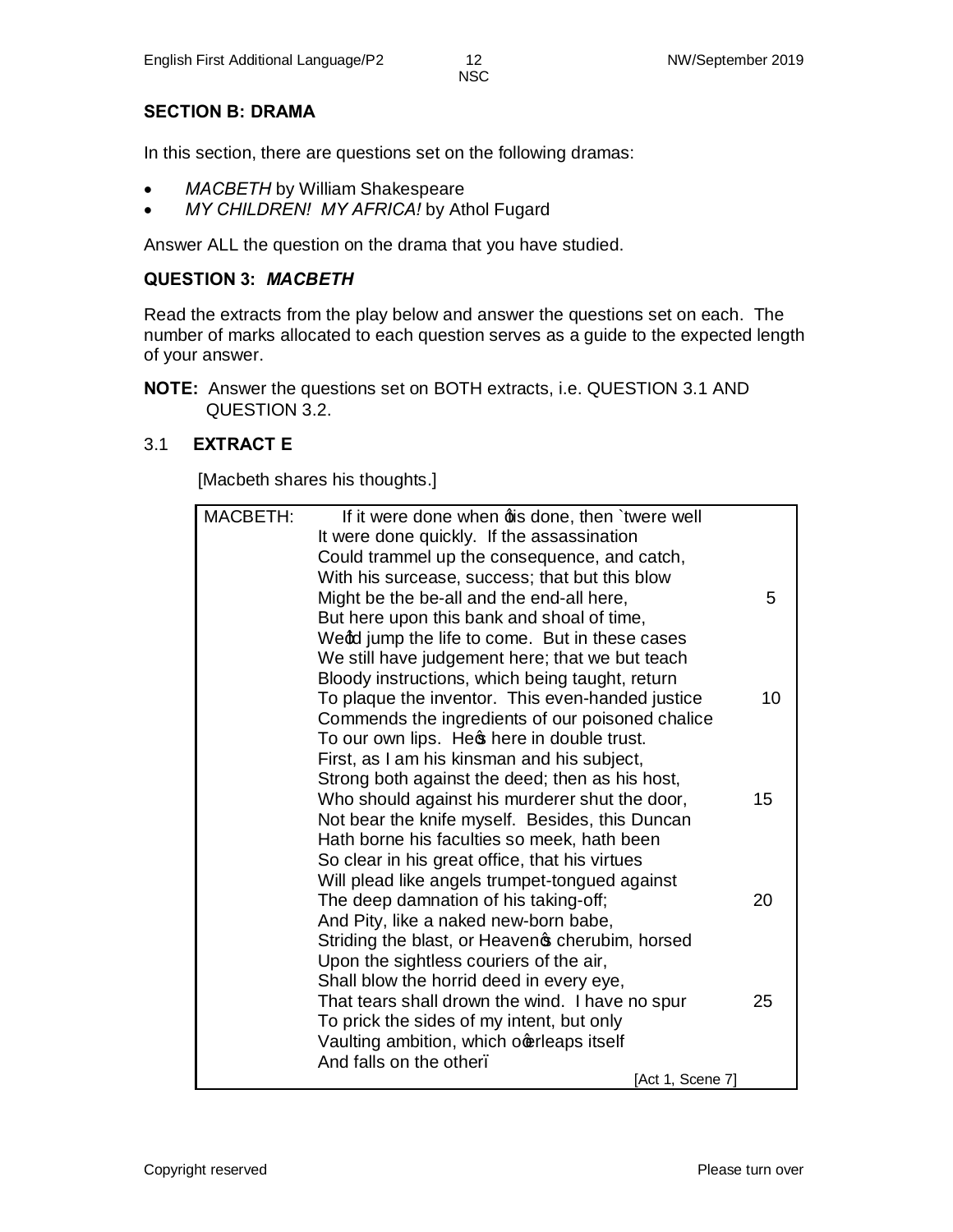3.1.1 Complete the following sentences by using the words in the list below. Write only the word next to the question numbers  $(3.1.1(a)$  to  $3.1.1(d)$ ) in the ANSWER BOOK.

|        | Malcolm;<br>Macduff; England; Fleance; Ireland;<br>Scotland;<br>Sandringham                                                                                                                                                       |     |
|--------|-----------------------------------------------------------------------------------------------------------------------------------------------------------------------------------------------------------------------------------|-----|
|        | After the death of King Duncan, his son, Malcolm, flees to<br>(a)  and his other son, Donalbain, flees to (b)  Macbeth<br>arranges for the murder of the (c)  family. Banquoqs son,<br>(d)  also flees after his father of death. | (4) |
| 3.1.2  | To whom does hisq(line 4) refer?                                                                                                                                                                                                  | (1) |
| 3.1.3  | Refer to lines 6. 7 (But here upon  life to comed.                                                                                                                                                                                |     |
|        | (a) Identify the tone used in this line.                                                                                                                                                                                          | (1) |
|        | (b) Explain why this is a suitable tone.                                                                                                                                                                                          | (1) |
| 3.1.4. | Quote TWO consecutive words from the extract which<br>means severpowering aspirationsq                                                                                                                                            | (1) |
| 3.1.5  | Why is the following statement FALSE?                                                                                                                                                                                             |     |
|        | Macbeth remains king at the end of this play.                                                                                                                                                                                     | (1) |
| 3.1.6  | Explain what is implied by <b>E</b> double trustoin line 12.                                                                                                                                                                      | (2) |
| 3.1.7  | Why does Macbeth say A ot bear the knife myselfqin line<br>16?                                                                                                                                                                    | (1) |
| 3.1.8  | What does this extract reveal about Macbethos character?<br>State TWO points.                                                                                                                                                     | (2) |
| 3.1.9  | Macbeth is responsible for the tragedy that takes place in<br>this play.                                                                                                                                                          |     |
|        | Discuss your view.                                                                                                                                                                                                                | (3) |

#### **AND**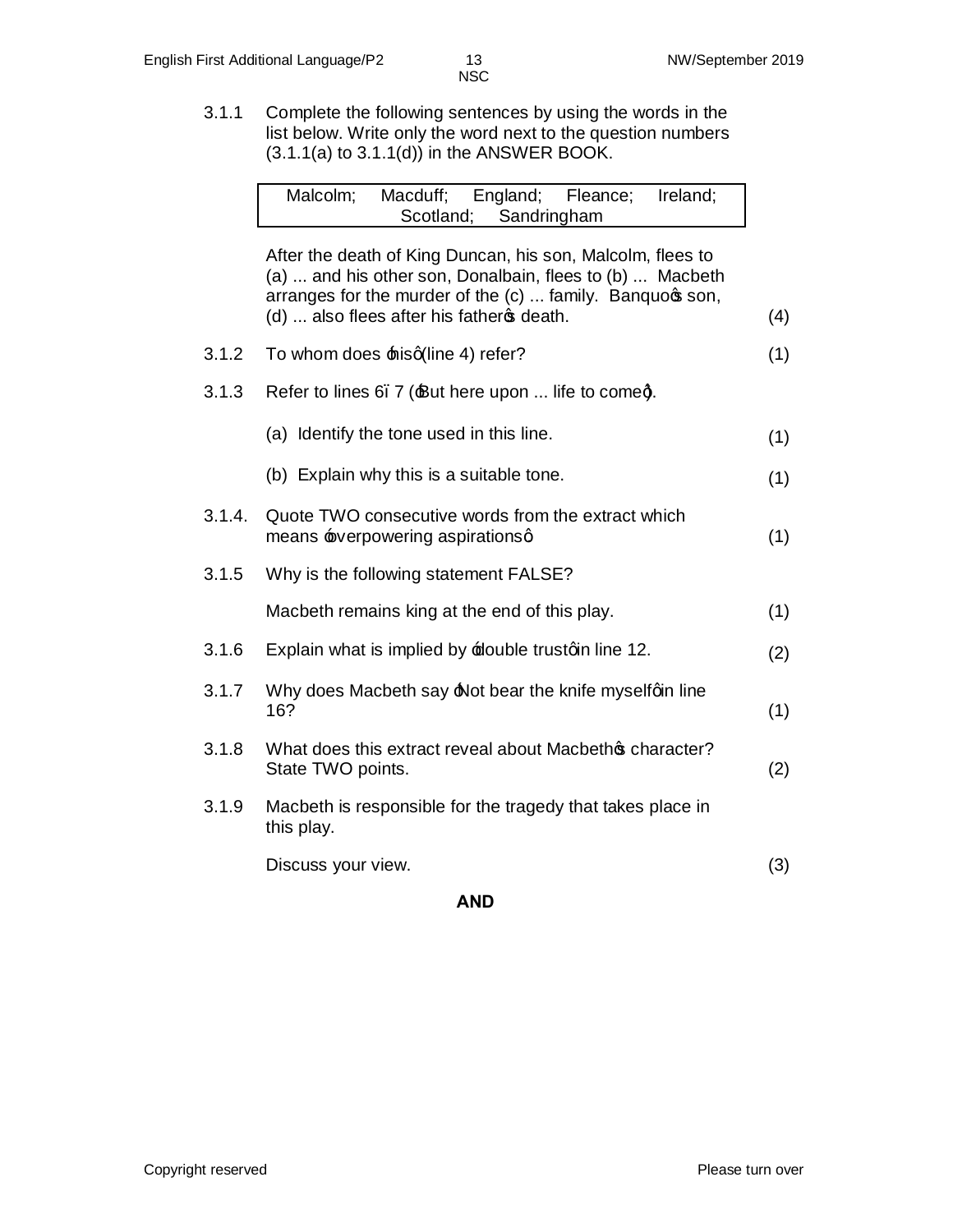### 3.2 **EXTRACT F**

[Macbeth sees Banquo<sub>\$</sub> ghost.]

| MACBETH:                   | Here had we now our country op honour roofed,                                          |    |
|----------------------------|----------------------------------------------------------------------------------------|----|
|                            | Were the graced person of our Banquo present;                                          |    |
|                            | Who may I rather challenge for unkindness                                              |    |
|                            | Than pity for mischance!                                                               |    |
| ROSS:                      | His absence, sir                                                                       | 5  |
|                            | Lays blame upon his promise. Pleased your highness                                     |    |
|                            | To grace us with your royal company.                                                   |    |
| <b>MACBETH:</b>            | The table of full.                                                                     |    |
| LENNOX:                    | Here is a place reserved, sir.                                                         |    |
| <b>MACBETH:</b>            | Where?                                                                                 | 10 |
| LENNOX:<br><b>MACBETH:</b> | Here, my good lord. What isd that moves your highness?<br>Which of you have done this? |    |
| LORDS:                     | What, my good lord?                                                                    |    |
| <b>MACBETH:</b>            | Thou canst not say I did it. Never shake                                               |    |
|                            | Thy gory locks at me.                                                                  | 15 |
| ROSS:                      | Gentlemen, rise. His highness is not well.                                             |    |
| LADY M:                    | Sit, worthy friends. My lord is often thus,                                            |    |
|                            | And hath been from his youth. Pray you, keep seat;                                     |    |
|                            | The fit is momentary, upon a thought                                                   |    |
|                            | He will again be well. If much you note him,                                           | 20 |
|                            | You shall offend him and extend his passion.                                           |    |
|                            | Feed, and regard him not. (to Macbeth) Are you a man?                                  |    |
| <b>MACBETH:</b>            | Ay, and a bold one, that dare look on that                                             |    |
|                            | Which might appal the Devil.                                                           |    |
| LADY M:                    | O proper stuff!                                                                        | 25 |
|                            | This is the very painting of your fear.                                                |    |
|                            | This is the air-drawn dagger which, you said,                                          |    |
|                            | Led you to Duncan. O, these flaws and starts,                                          |    |
|                            | Imposters to true fear, would well become                                              |    |
|                            | A womanos story at a winteros fire,                                                    | 30 |
|                            | Authorized by her grandam. Shame itself!                                               |    |
|                            | Why do you make such faces? When allo done,                                            |    |
|                            | You look but on a stool.                                                               |    |
|                            | [Act 3, Scene 4]                                                                       |    |

3.2.1 Name the setting of this extract. (1)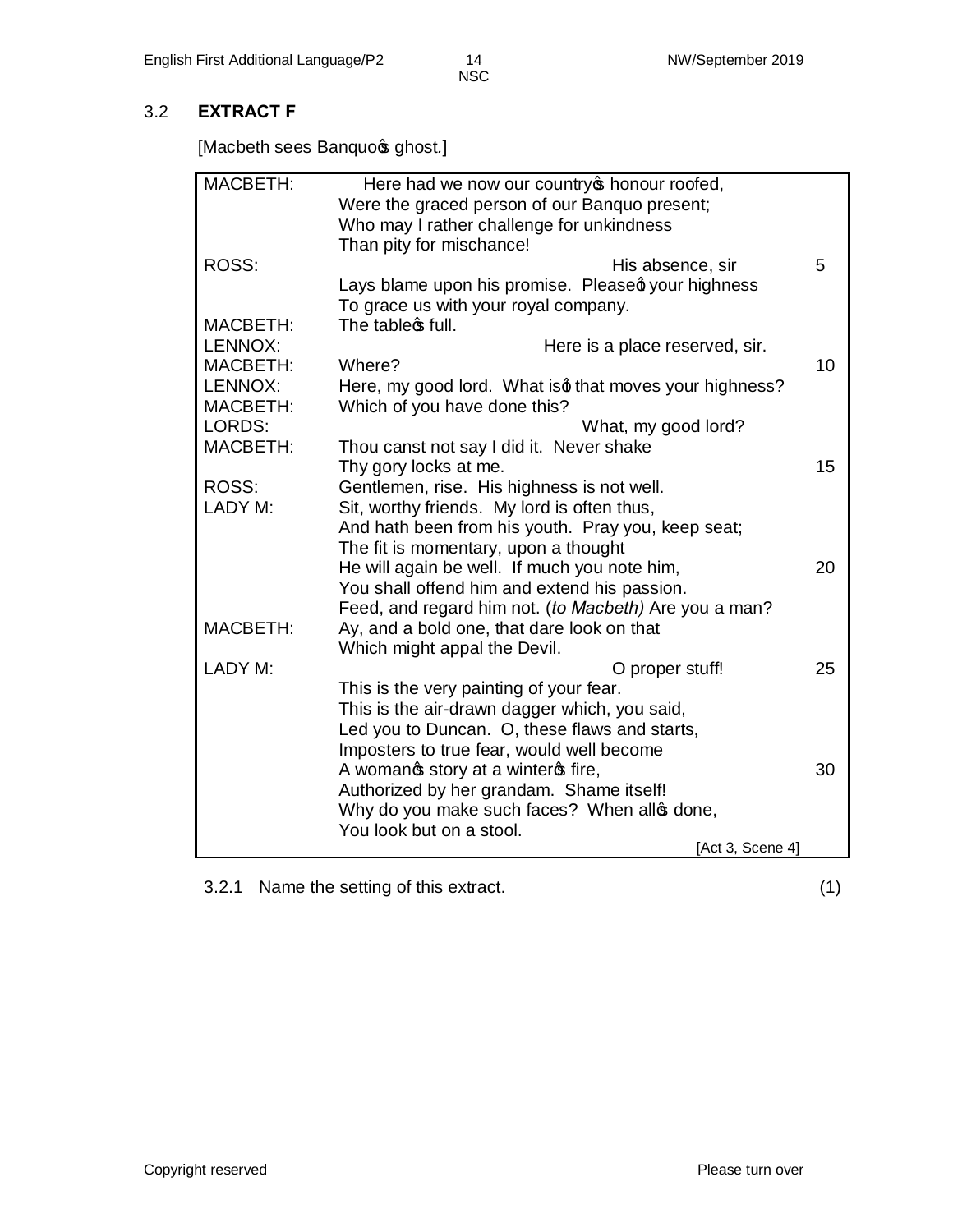- 3.2.2 Refer to line 1 (Here had we now our country op honour roofedd).
	- (a) Choose the correct answer to complete the following sentence. Write only the letter (A–D) next to the question number (3.2.2) in the ANSWER BOOK.

The figure of speech used in this line is ...

|       | A personification.<br>B simile.<br>C metaphor.<br>D alliteration.                                                        | (1) |
|-------|--------------------------------------------------------------------------------------------------------------------------|-----|
|       | (b) Explain how this figure of speech emphasises what Macbeth is<br>saying.                                              | (2) |
| 3.2.3 | Explain why Macbeth keeps on talking about Banquo, who is not<br>present.                                                | (2) |
| 3.2.4 | Refer to line 11 (What isd that moves your highness?d.                                                                   |     |
|       | (a) Is the word movesqused literally or figuratively?                                                                    | (1) |
|       | (b) Give a reason for your answer to QUESTION 3.2.4(a).                                                                  | (1) |
|       | (c) Explain what movesqMacbeth in this extract.                                                                          | (2) |
| 3.2.5 | In lines 14. 15 Macbeth says, ( $\pm$ hou canst not  locks at meg)                                                       |     |
|       | If you were the director of this play, what would you tell Macbeth to<br>do while saying these lines? State TWO actions. | (2) |
| 3.2.6 | One of the themes in this play is good versus evil.                                                                      |     |
|       | Discuss this theme.                                                                                                      | (3) |
|       | 3.2.7 Refer to the play as a whole.                                                                                      |     |
|       | In your view, is the abuse of power, as portrayed in Macbeth, still<br>relevant today?                                   |     |
|       |                                                                                                                          |     |

Discuss your view. (3) **[35]**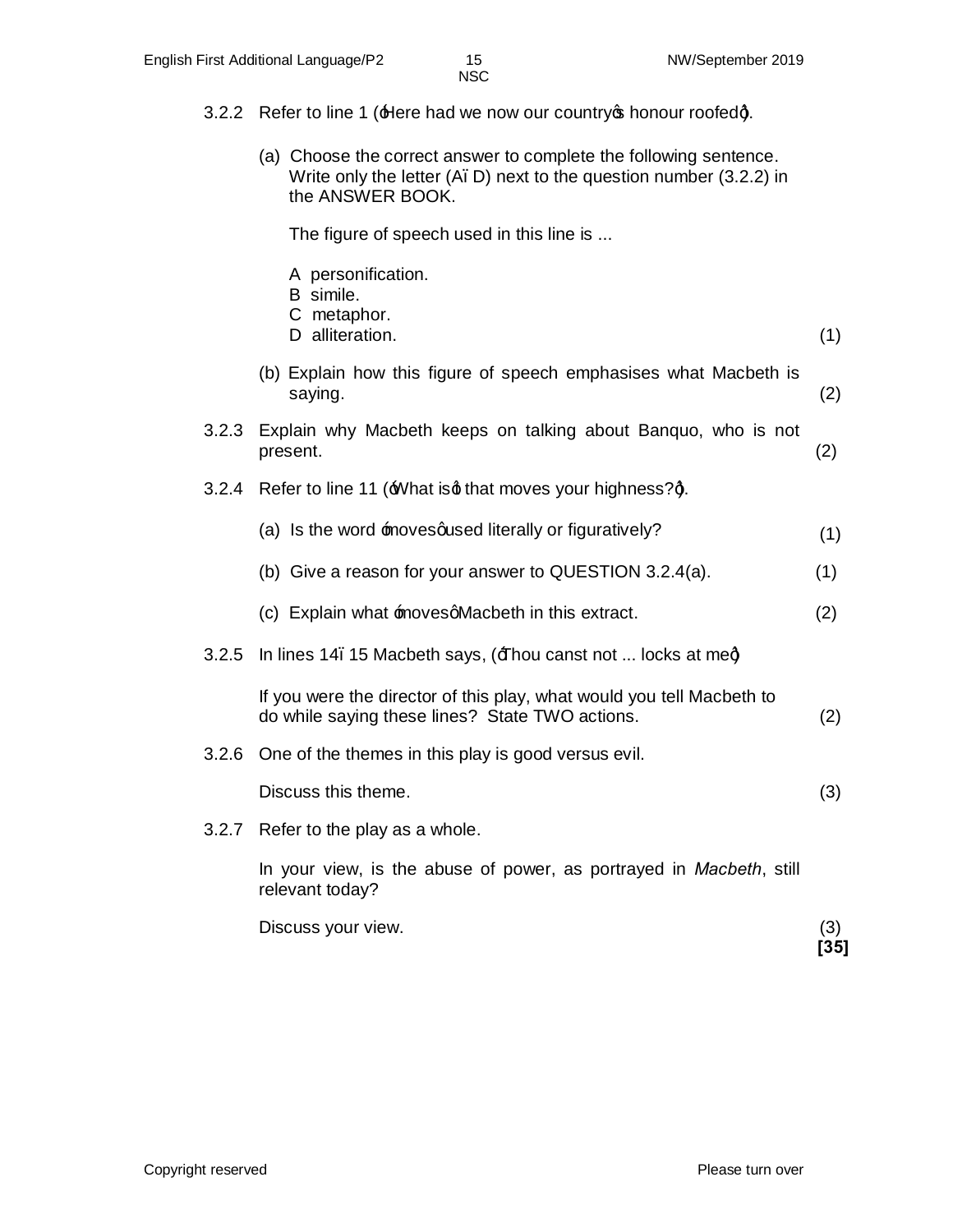## **QUESTION 4:** *MY CHILDREN! MY AFRICA!*

Read the following extracts from the play and answer the questions set on each. The number of marks allocated to each question serves as a guide to the expected length of your answer.

**NOTE:** Answer the questions set on BOTH extracts, i.e. QUESTION 4.1 AND QUESTION 4.2.

## 4.1 **EXTRACT G**

[Mr M is with Thami and Isabel.]

| <b>ISABEL:</b>         | Oh, come on !                                                                                                                 |    |
|------------------------|-------------------------------------------------------------------------------------------------------------------------------|----|
| MR M:                  | [Rubbing his hands with pleasure] All I can say is  Splendid!                                                                 |    |
|                        | Splendid! Splendid! The intellect in action. Challenge and                                                                    |    |
|                        | response. That is what a good debate is all about. And                                                                        |    |
|                        | whatever you do, young lady, dond underestimate your                                                                          | 5  |
|                        | achievement in winning the popular vote. It wasnot easy for                                                                   |    |
|                        | that audience to vote against Mbikwana. Hec one of them,                                                                      |    |
|                        | and a very popular one of themal might add. [Wagging a                                                                        |    |
|                        | finger at Thami] You were quite shameless in the way you                                                                      |    |
|                        | tried to exploit that loyalty.                                                                                                | 10 |
| <b>THAMI:</b><br>MR M: | [Another laugh] Was that wrong?                                                                                               |    |
|                        | No. As the saying goes, all is fair in love, war and debating.<br>But the fact that you didno succeed is what makes me really |    |
|                        | happy. I am very proud of our audience. In my humble opinion                                                                  |    |
|                        | they are the real winners this afternoon. You two just had to                                                                 | 15 |
|                        | talk and argue. Anybody can do that. They had to listen                                                                       |    |
|                        | intelligently!                                                                                                                |    |
| <b>ISABEL:</b>         | Well, all I know is that I had a good time.                                                                                   |    |
| MR M:                  | That was very apparent, if I may say so, Miss Dyson. I cand                                                                   |    |
|                        | thank you enough for coming to us today. I sincerely hope                                                                     | 20 |
|                        | thered be another occasion.                                                                                                   |    |
| <b>ISABEL:</b>         | Same here.                                                                                                                    |    |
| MR M:                  | Good! [Consults his watch] Now you must excuse me. There                                                                      |    |
|                        | is a staff meeting waiting for me. Will you look after Miss                                                                   |    |
|                        | Dyson, please, Mbikwana?                                                                                                      | 25 |
|                        | [Act 1, Scene 1]                                                                                                              |    |

4.1.1 Complete the following sentences by using the words in the list below. Write only the word next to the question numbers  $(4.1.1(a), 4.1.1(d))$  in the ANSWER BOOK.

|  | Thabisa; Amos; Samuel; municipality;   |
|--|----------------------------------------|
|  | railways; Cape Town; Lilian; Brakwater |

Thami Mbikwana $\infty$  father, (a) ... and his mother (b) ... live in  $(c)$  ... Thamigs father works for the  $(d)$  ... (4)

4.1.2 Explain why Mr M says to Isabel that she won the popular voteq ( $line 6$ ). (2)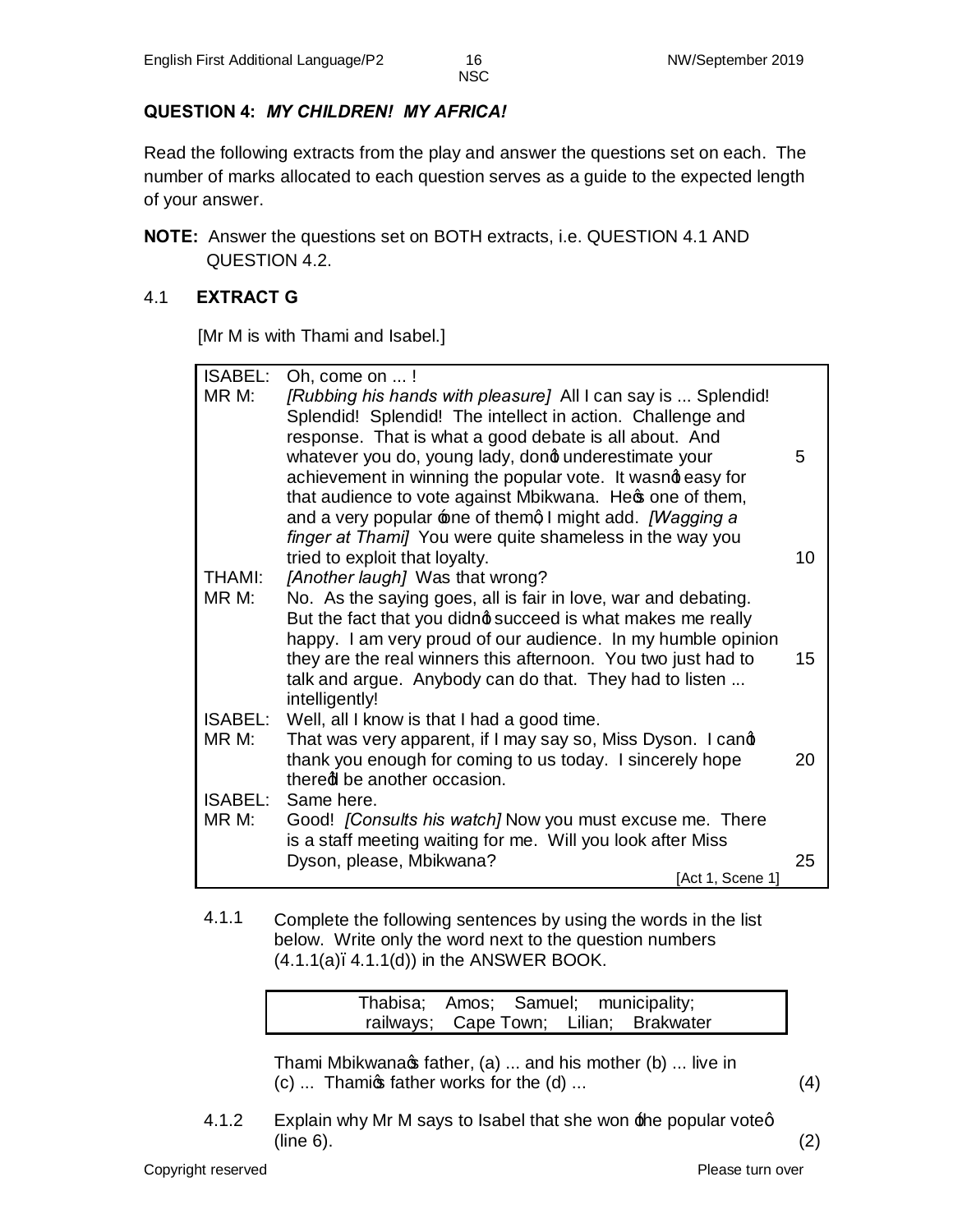| 4.1.3 | Of what $\pm$ xploitg(line 10) does Mr M accuse Thami?                     | (1) |
|-------|----------------------------------------------------------------------------|-----|
| 4.1.4 | Refer to line 12 (all is fair in love, war and debatingg.                  |     |
|       | (a) Identify the figure of speech used in this line.                       | (1) |
|       | (b) Explain how this figure of speech emphasises what Mr M is<br>saying.   | (2) |
| 4.1.5 | Refer to line 18 (Well, all I know is that I had a good timed.             |     |
|       | (a) Identify the tone used by Isabel in this line.                         | (1) |
|       | (b) Explain why Isabel uses this tone.                                     | (1) |
| 4.1.6 | What does this extract reveal about Isabel operacter? State<br>TWO points. | (2) |
| 4.1.7 | Mr M is a very good teacher.                                               |     |
|       | Discuss your view.                                                         | (3) |
|       |                                                                            |     |

## **AND**

#### 4.2 **EXTRACT H**

[Thami and Isabel are going over their notes.]

| <b>ISABEL:</b><br>Was he speaking for you as well?         |                                                                                                                                                                                                                                                                                                                                                                                                                                                                                                                                                                                                                                                                                                                  |
|------------------------------------------------------------|------------------------------------------------------------------------------------------------------------------------------------------------------------------------------------------------------------------------------------------------------------------------------------------------------------------------------------------------------------------------------------------------------------------------------------------------------------------------------------------------------------------------------------------------------------------------------------------------------------------------------------------------------------------------------------------------------------------|
| He speaks for me on nothing!                               |                                                                                                                                                                                                                                                                                                                                                                                                                                                                                                                                                                                                                                                                                                                  |
|                                                            |                                                                                                                                                                                                                                                                                                                                                                                                                                                                                                                                                                                                                                                                                                                  |
|                                                            |                                                                                                                                                                                                                                                                                                                                                                                                                                                                                                                                                                                                                                                                                                                  |
|                                                            | 5                                                                                                                                                                                                                                                                                                                                                                                                                                                                                                                                                                                                                                                                                                                |
| They really want to meet you.                              |                                                                                                                                                                                                                                                                                                                                                                                                                                                                                                                                                                                                                                                                                                                  |
| Me? Why? Are they starting to get nervous?                 |                                                                                                                                                                                                                                                                                                                                                                                                                                                                                                                                                                                                                                                                                                                  |
| Oh come off it. Thami. Dong be like that. They ge always   |                                                                                                                                                                                                                                                                                                                                                                                                                                                                                                                                                                                                                                                                                                                  |
|                                                            |                                                                                                                                                                                                                                                                                                                                                                                                                                                                                                                                                                                                                                                                                                                  |
| genuine interest. love told you. I talk about you at home. | 10                                                                                                                                                                                                                                                                                                                                                                                                                                                                                                                                                                                                                                                                                                               |
| They know I have a good time with you  that wege a team    |                                                                                                                                                                                                                                                                                                                                                                                                                                                                                                                                                                                                                                                                                                                  |
| which they are now very proud of incidentally  and that    |                                                                                                                                                                                                                                                                                                                                                                                                                                                                                                                                                                                                                                                                                                                  |
| wege cramming like lunatics so that we can put up a good   |                                                                                                                                                                                                                                                                                                                                                                                                                                                                                                                                                                                                                                                                                                                  |
|                                                            |                                                                                                                                                                                                                                                                                                                                                                                                                                                                                                                                                                                                                                                                                                                  |
|                                                            | 15                                                                                                                                                                                                                                                                                                                                                                                                                                                                                                                                                                                                                                                                                                               |
|                                                            |                                                                                                                                                                                                                                                                                                                                                                                                                                                                                                                                                                                                                                                                                                                  |
|                                                            |                                                                                                                                                                                                                                                                                                                                                                                                                                                                                                                                                                                                                                                                                                                  |
|                                                            |                                                                                                                                                                                                                                                                                                                                                                                                                                                                                                                                                                                                                                                                                                                  |
|                                                            |                                                                                                                                                                                                                                                                                                                                                                                                                                                                                                                                                                                                                                                                                                                  |
|                                                            | 20                                                                                                                                                                                                                                                                                                                                                                                                                                                                                                                                                                                                                                                                                                               |
| No more than usual.                                        |                                                                                                                                                                                                                                                                                                                                                                                                                                                                                                                                                                                                                                                                                                                  |
|                                                            | Relax. I know that. Thato why I tried to ask you separately<br>and why Id ask you again. Would you like to come to tea<br>next Sunday to meet my family? It not a polite invitation.<br>nervous when it comes to me. But this time it happens to be<br>show at the festival. Is it so strange that they want to meet<br>you after all that? Honestly, sometimes dealing with the two<br>of you is like walking on a tight-rope. Ign always scared Ign<br>going to put a foot wrong and  well, I just hate being scared<br>like that. [A few seconds of truculent silence between the two<br>of them] What is going on, Thami? Between you two?<br>There of something very wrong, isnd there?<br>[Act 1, Scene 4] |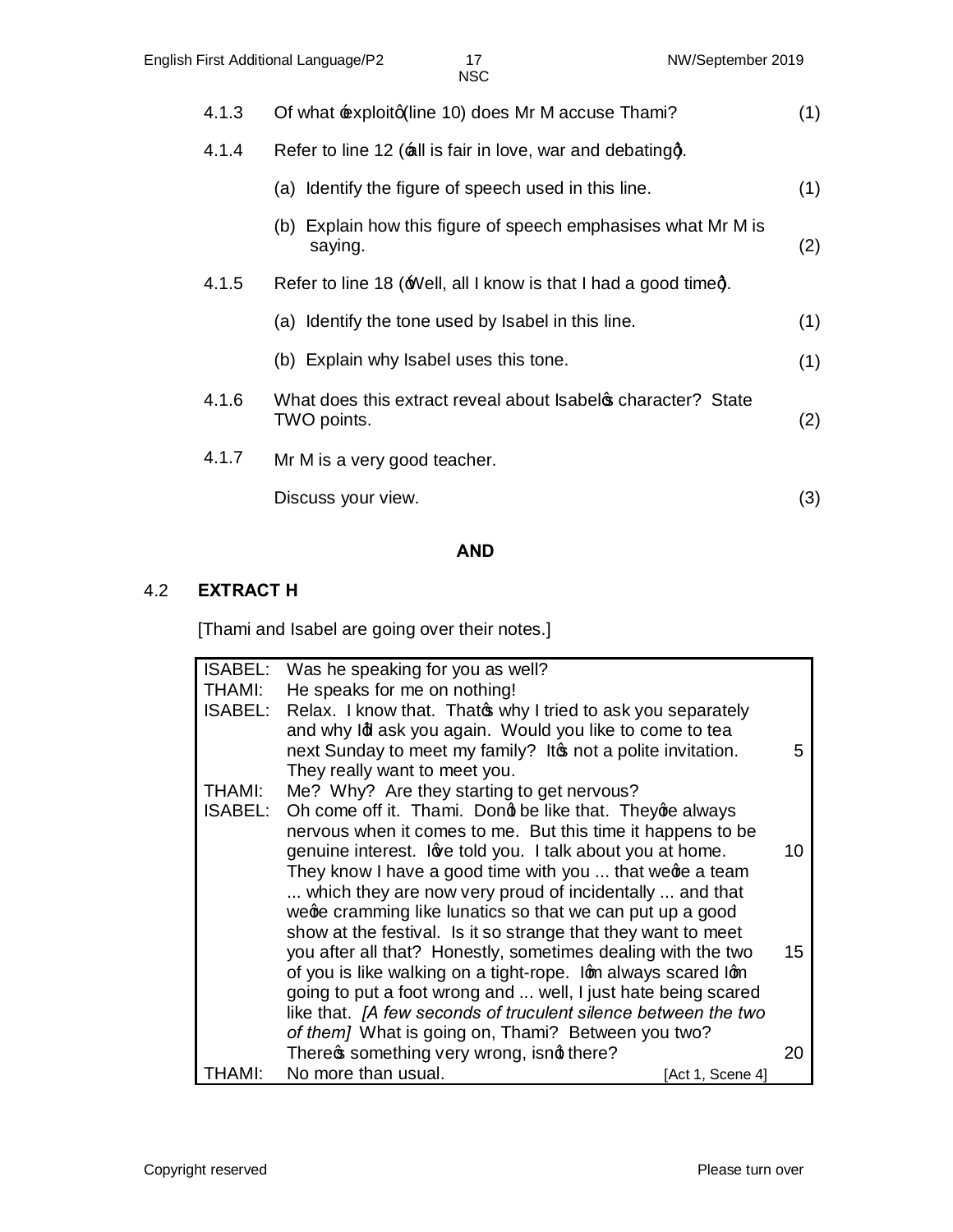| 4.2.1 | Quote TWO words from the extract to show that Isabel parents<br>sincerely want to know more about Thami.                                                        | (1)    |
|-------|-----------------------------------------------------------------------------------------------------------------------------------------------------------------|--------|
| 4.2.2 | Refer to lines 1. 2 (Was he speaking  me on nothing!q.                                                                                                          |        |
|       | (a) Who is the heqthat Isabel and Thami refer to in these lines?                                                                                                | (1)    |
|       | (b) Why does Thami respond so fiercely, He speaks for me on<br>nothing!qin these lines?                                                                         | (1)    |
| 4.2.3 | In line 8 Isabel says $(40h)$ come off  be like that q.                                                                                                         |        |
|       | (a) Choose the correct answer to complete the following<br>sentence. Write only the letter (A. D) next to the question<br>number (4.2.3(a)) in the ANSWER BOOK. |        |
|       | Isabelos response to Thami in this line is                                                                                                                      |        |
|       | A hopeful.<br>B jovial.                                                                                                                                         |        |
|       | C annoyed.<br>D sympathetic.                                                                                                                                    | (1)    |
|       | (b) If you were the director of this play, what would you tell<br>Isabel to do while saying this line? State TWO actions.                                       | (2)    |
| 4.2.4 | Refer to lines 13. 14 (we can put  at the festivalg.                                                                                                            |        |
|       | (a) Where does the festival quarely place that Isabel refers to in<br>these lines?                                                                              | (1)    |
|       | (b) What will Isabel and Thami be doing at this festival?                                                                                                       | (1)    |
| 4.2.5 | Refer to lines 15. 16 (Honestly, sometimes dealing  on a tight-<br>ropeg.                                                                                       |        |
|       | (a) When Isabel says walking on a tight-ropeg does she mean<br>this literally or figuratively?                                                                  | (1)    |
|       | (b) Explain your answer to QUESTION 4.2.5(a).                                                                                                                   | (2)    |
| 4.2.6 | Why is the following statement FALSE?                                                                                                                           |        |
|       | Isabel has a brother.                                                                                                                                           | (1)    |
| 4.2.7 | One of the themes in this play is generational conflict.                                                                                                        |        |
|       | Discuss this theme.                                                                                                                                             | (3)    |
| 4.2.8 | Refer to the play as a whole.                                                                                                                                   |        |
|       | Do you think Thami does the right thing to drop out of the<br>literature quiz?                                                                                  |        |
|       | Discuss your view.                                                                                                                                              | (3)    |
|       |                                                                                                                                                                 | $[35]$ |

 **TOTAL SECTION B: 35**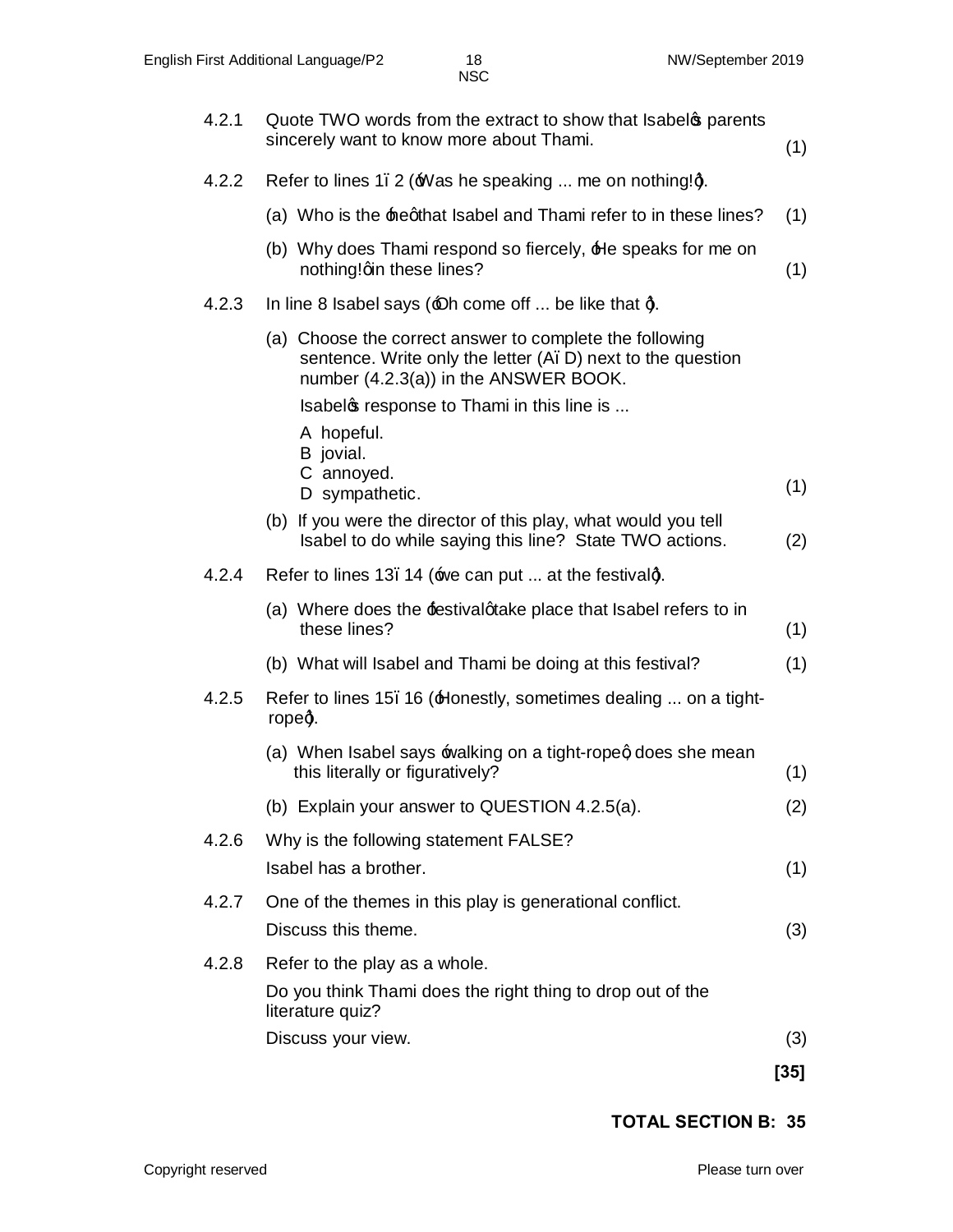#### **SECTION C: SHORT STORIES**

In this section, questions are set on the following short stories:

- $\overline{\text{HHE FUR COAT}}$  Sean O $\overline{\text{F}}$ aolain
- A CHIP OF GLASS RUBY aby Nadine Gordimer

#### **QUESTION 5**

Read the extracts from the TWO short stories below and answer the questions set on each. The number of marks allocated to each question serves as a guide to the expected length of your answer.

**NOTE:** Answer the questions set on BOTH extracts, i.e. QUESTION 5.1 AND QUESTION 5.2.

#### 5.1 **'THE FUR COAT'**

#### **EXTRACT I**

[Paddy and his wife discuss the fur coat.]

| $\triangle$ one thousand guineas? For a coat? Sure, that $\triangle$ a whole year $\triangle$ |                 |
|-----------------------------------------------------------------------------------------------|-----------------|
| salary.q                                                                                      |                 |
| $\pm$ is.q                                                                                    |                 |
| Paddy drew into himself. And, qhe said, in a cautious voice, is that the                      |                 |
| kind of coat you had in mind?q                                                                | 5               |
| She laughed, satisfied at having taken him off his perch.                                     |                 |
| Perrah, not at all. I thought I might pick up a nice little coat for, maybe,                  |                 |
| thirty or forty or, at the outside, fifty quid. Would that be too much?q                      |                 |
| $\pm$ o down to Switzer in the morning and bring it home on your back.q                       |                 |
| But, even there, she thought she detected a touch of the bravo, as if he                      | 10              |
| was still feeling himself a great fellow. She let it pass. She said she might                 |                 |
| have a look around. There was no hurry. She did not bring up the matter                       |                 |
| again for quite fifteen minutes.                                                              |                 |
| Paddy! About that fur coat. I sincerely hope you dong think Ign being                         |                 |
| vulgar?                                                                                       | 15 <sup>1</sup> |
| $\pm$ low could you be vulgar?q                                                               |                 |
| $\triangle$ h, sort of <i>nouveau riche</i> . I dong want a fur coat for show-off.q She       |                 |
| leaned forward eagerly. $\pm$ o you know the reason why I want a fur coat?q                   |                 |
| <b><i>I</i>O</b> keep you warm. What else?q                                                   |                 |
| $\triangle$ h, well, that too, I suppose, yes, oshe agreed shortly. $\triangle$ ut you must   | 20              |
| realize that from this on wed be getting asked out to parties and receptions                  |                 |
| and so forth. And . well. I havend a rag to wear!                                             |                 |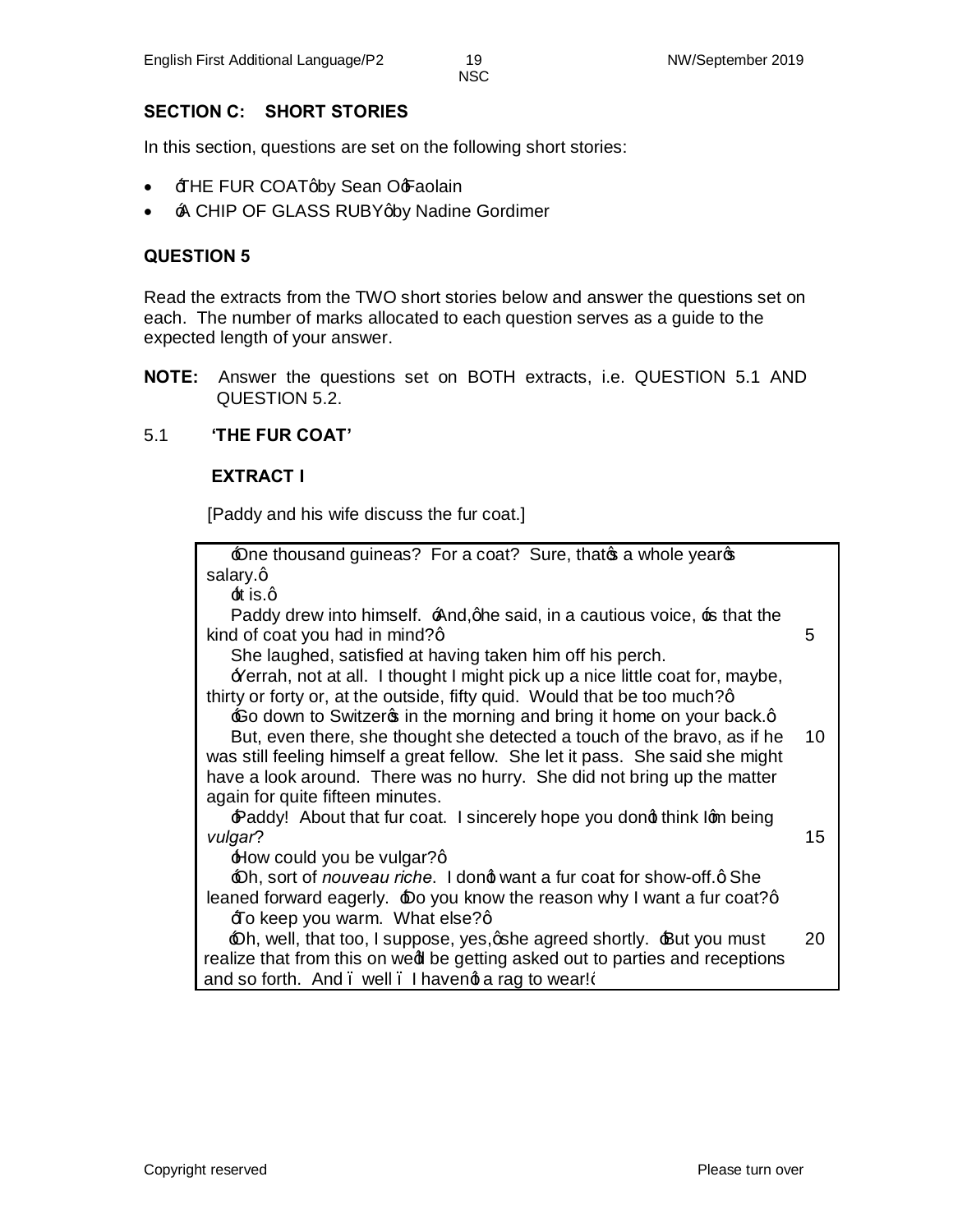5.1.1 Complete the following sentences by using the words in the list below. Write only the word next to the question numbers (5.1.1(a) to 5.1.1(d)) in the ANSWER BOOK.

|       | Ireland; minister; Mulcahy;<br>Britain;<br>Maguire;<br>secretary; Jenny;<br>Molly                                                                                               |     |
|-------|---------------------------------------------------------------------------------------------------------------------------------------------------------------------------------|-----|
|       | The setting of this story is in (a) $\dots$ . Paddy (b) $\dots$ and his wife (c) $\dots$<br>are the main characters in this story. Paddy is promoted to<br>Parliamentary (d)  . | (4) |
| 5.1.2 | What social event will be taking place the next month to which the<br>wife wants to wear her fur coat?                                                                          | (1) |
| 5.1.3 | Refer to lines 4.5 (Paddy drew into  had in mind?q                                                                                                                              |     |
|       | State TWO characteristics that these words reveal about Paddy.                                                                                                                  | (2) |
| 5.1.4 | Refer to line 6 (She laughed, satisfied  off his perchg.                                                                                                                        |     |
|       | (a) When Paddy is <b>taken off his perchg is it meant literally or</b><br>figuratively?                                                                                         | (1) |
|       | (b) Give a reason for your answer to QUESTION $5.1.5(a)$ .                                                                                                                      | (1) |
| 5.1.5 | Choose the correct answer to complete the following sentence.<br>Write only the letter (A. D) next to the question number (5.1.5) in<br>the ANSWER BOOK.                        |     |
|       | The words <i>fouveau riche'</i> in line 17 mean                                                                                                                                 |     |
|       | A extremely rich.<br>B classy rich.<br>C newly rich.                                                                                                                            |     |
|       | D not rich.                                                                                                                                                                     | (1) |
| 5.1.6 | Refer to lines 20. 22 ( $\triangle$ h, well, that  rag to wear! $\dot{q}$                                                                                                       |     |
|       | (a) Identify the tone used by the speaker in this line.                                                                                                                         | (1) |
|       | (b) Give a reason for your answer to QUESTION 5.1.6(a).                                                                                                                         | (1) |
| 5.1.7 | One of the themes in the short story, $\exists$ he fur coatq is inner conflict.                                                                                                 |     |
|       | Discuss this theme.                                                                                                                                                             | (3) |
| 5.1.8 | The wife in this short story insists on her husband buying her an<br>expensive fur coat.                                                                                        |     |

Do you agree with her action? Discuss your view. (3)

**AND**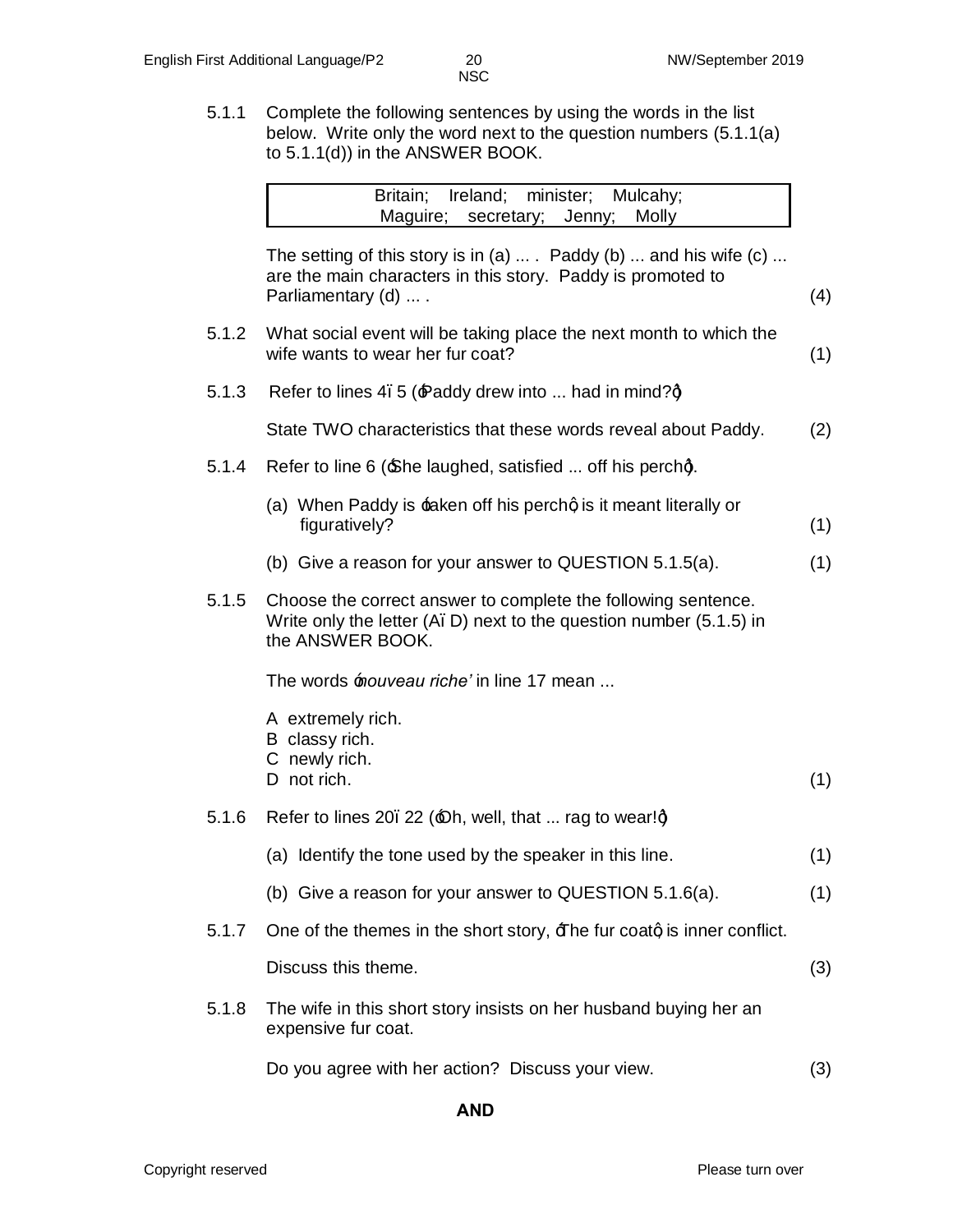## 5.2 **'A CHIP OF GLASS RUBY'**

## **EXTRACT J**

[The Bamjee family is in the living-room.]

|       | The family lived in the dining-room. the three other rooms in the<br>house were full of beds. and they were all there. The older children<br>shared a bottle of ink while they did their homework, and the two little<br>ones pushed a couple of empty milk bottles in and out the chair legs.                                                                              |     |
|-------|-----------------------------------------------------------------------------------------------------------------------------------------------------------------------------------------------------------------------------------------------------------------------------------------------------------------------------------------------------------------------------|-----|
|       | The three-year-old fell asleep and was carted away by one of the girls.<br>They all drifted off to bed eventually; Bamjee himself went before the<br>older children. he was a fruit and vegetable hawker and was up at half<br>past four every morning to get to the market by five. Alot long nowg said<br>Mrs. Bamjee. The older children looked up and smiled at him. He | 5   |
|       | turned his back on her. She still wore the traditional clothing of a<br>Moslem woman, and her body, which was scraggy and unimportant as a<br>dress on a peg when it was not host to a child, was wrapped in the<br>trailing rags of a cheap sari, and her thin black plait was greased. When                                                                               | 10  |
|       | she was a girl, in the Transvaal town where they lived still, her mother<br>fixed a chip of glass ruby in her nostril; but she had abandoned that<br>adornment as too old-style, even for her, long ago.<br>She was up until long after midnight, turning out leaflets. She did it as<br>if she might have been pounding chillies.                                          | 15  |
| 5.2.1 | Why do the older children share a bottle of ink (line 3) while they<br>are doing their homework?                                                                                                                                                                                                                                                                            | (1) |
| 5.2.2 | Refer to line 5 (Ene three-year-old fell  one of the girlsq.                                                                                                                                                                                                                                                                                                                |     |
|       | What do the words carted awayqmean?                                                                                                                                                                                                                                                                                                                                         | (1) |
| 5.2.3 | What do the words $\pm$ le turned his back on herg(lines 9.10),<br>suggest about the speakers attitude towards his wife?                                                                                                                                                                                                                                                    | (2) |
| 5.2.4 | How does Mrs Bamjee die at the end of this story? State TWO<br>points.                                                                                                                                                                                                                                                                                                      | (2) |
| 5.2.5 | Explain the irony in lines 14. 16 (the mother fixed  her long<br>agog.                                                                                                                                                                                                                                                                                                      | (2) |
| 5.2.6 | Refer to lines 17. 18 (£he was up  been pounding chilliesg.                                                                                                                                                                                                                                                                                                                 |     |
|       | (a) Identify the figure of speech in these lines.                                                                                                                                                                                                                                                                                                                           | (1) |
|       | (b) Explain the suitability of this figure of speech in these lines.                                                                                                                                                                                                                                                                                                        | (2) |
| 5.2.7 | How many children do the Bamjees have?                                                                                                                                                                                                                                                                                                                                      | (1) |
| 5.2.8 | Quote THREE consecutive words from the extract which suggest<br>that Mrs Bamjee is not a full figured and physically appealing<br>person.                                                                                                                                                                                                                                   | (1) |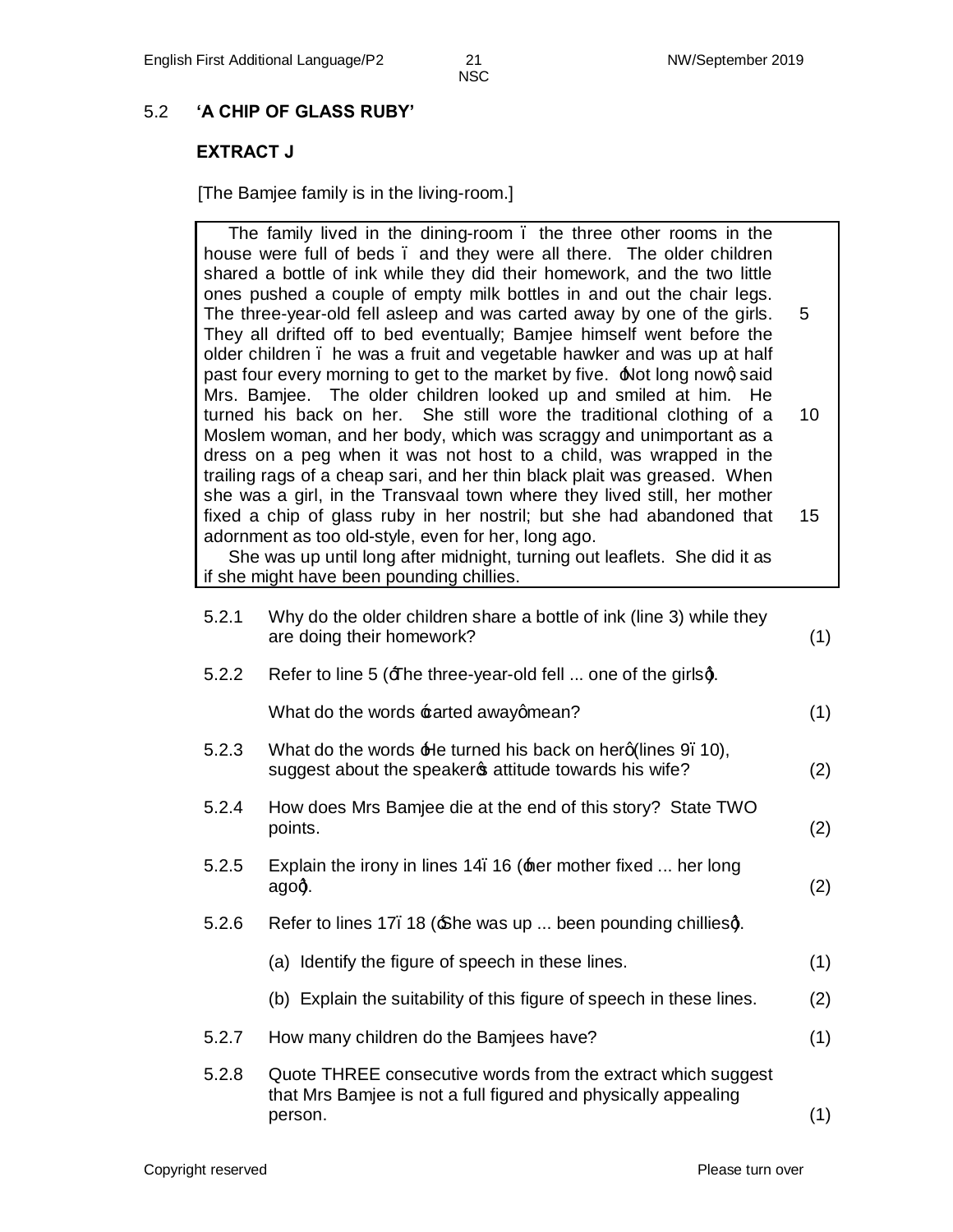5.2.9 Why is the following statement FALSE?

Mrs Bamjee  $\phi$  oldest daughter  $\phi$  Indian name is Girlie. (1)

5.2.10 Consider the short story as a whole.

Do you agree with Mr Bamjee sattitude towards his wife opolitical involvement? Discuss your view. (3)

**[35]**

#### **TOTAL SECTION C: 35**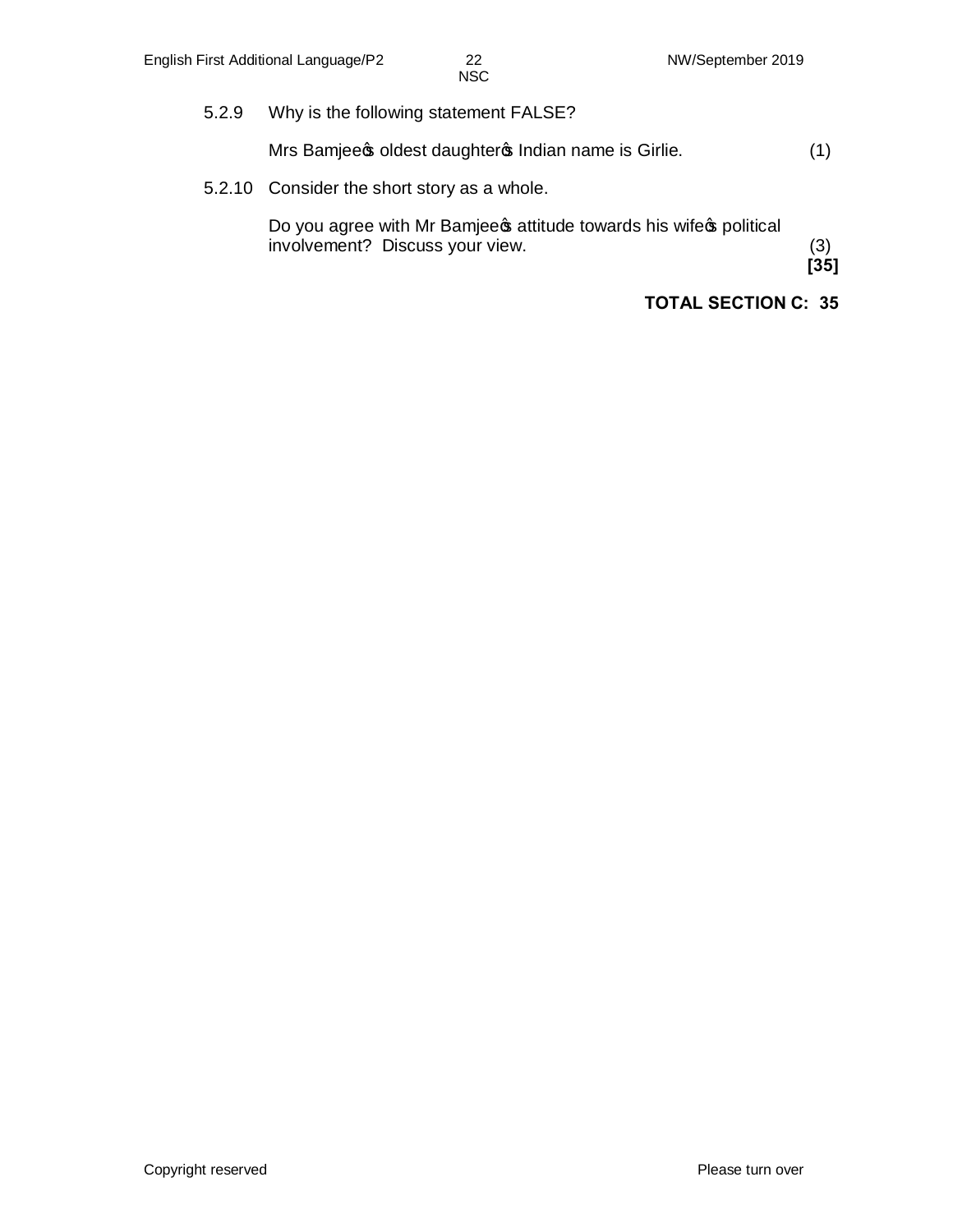#### **SECTION D: POETRY**

In this section, questions are set on the following poems:

- Poemq by Barolong Seboni
- *'Still I riseqby Maya Angelou*
- **NOTE:** Answer the questions set on BOTH poems, i.e. QUESTION 6.1 AND QUESTION 6.2.

#### **QUESTION 6**

6.1 Read the poem below carefully and then answer the set questions. The number of marks allocated to each question serves as a guide to the expected length of your answer.

|                         | Poem - Barolong Seboni              |  |  |  |  |
|-------------------------|-------------------------------------|--|--|--|--|
| 1                       | We do not need                      |  |  |  |  |
| $\overline{\mathbf{c}}$ | these jaggered words                |  |  |  |  |
| 3                       | that dig a trench between us        |  |  |  |  |
| $\overline{4}$          | each time they are uttered          |  |  |  |  |
| 5                       | those epithets                      |  |  |  |  |
| 6                       | sharp like spokes                   |  |  |  |  |
| $\overline{7}$          | that pierce the heart when spoken   |  |  |  |  |
| 8                       | there is no room in my cup          |  |  |  |  |
| 9                       | for these acidic words of sarcasm   |  |  |  |  |
| 10                      | that corrode my sensitivity         |  |  |  |  |
| 11                      | these cold and icy terms tossed     |  |  |  |  |
| 12                      | to deaden the heart                 |  |  |  |  |
| 13                      | venomous words                      |  |  |  |  |
| 14                      | from your serpentine tongue         |  |  |  |  |
| 15                      | that infect the feeling             |  |  |  |  |
| 16                      | Let us speak, love                  |  |  |  |  |
| 17                      | in gentler tones                    |  |  |  |  |
| 18                      | timid as the lamb                   |  |  |  |  |
| 19                      | is soft                             |  |  |  |  |
| 20                      | woolly words                        |  |  |  |  |
| 21                      | worn to stand strong against the    |  |  |  |  |
| 22                      | cold-bitterness of the world        |  |  |  |  |
| 23                      | <b>Better still</b>                 |  |  |  |  |
| 24                      | let us search in our speech         |  |  |  |  |
| 25                      | for words deep as the soul is still |  |  |  |  |
| 26                      | that will spell our thoughts        |  |  |  |  |
| 27                      | in the silence of our smiles.       |  |  |  |  |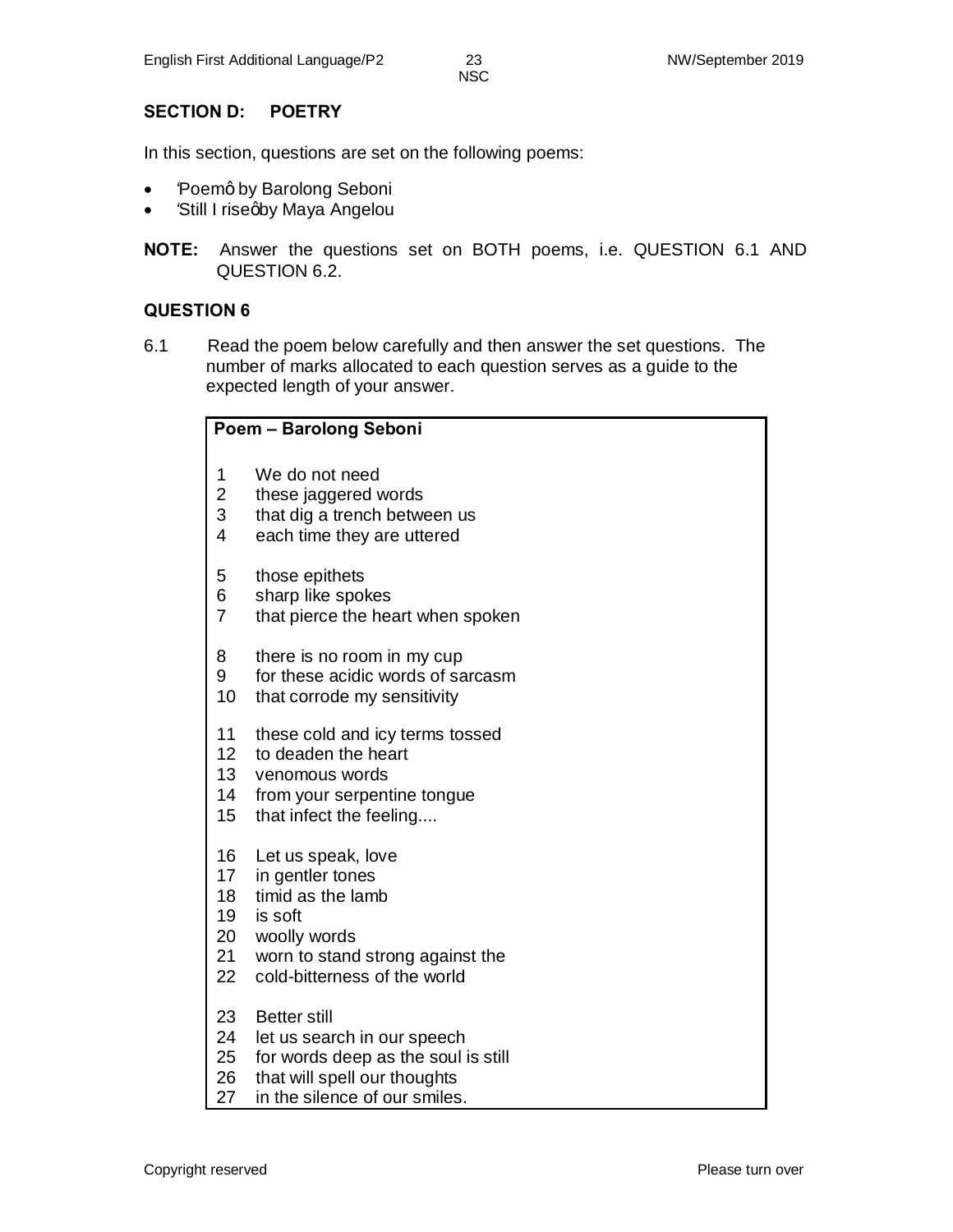6.1.1 Complete the following sentences by filling in the missing words. Write only the word next to the question numbers (6.1.1(a) to 6.1.1(d)) in the ANSWER BOOK.

NSC

| friendly;<br>shout;<br>communicate;<br>damage;<br>insulting;<br>discusses;<br>heal<br>protests;                                                 |     |
|-------------------------------------------------------------------------------------------------------------------------------------------------|-----|
| In this poem the speaker (a) $\dots$ against the way people (b) $\dots$<br>with one another in an $(c)$ way that causes $(d)$ to each<br>other. | (4) |
| 6.1.2<br>Refer to line 3 (that dig a trench between usq.                                                                                        |     |
| Explain what the speaker means by a trench between usq                                                                                          | (2) |
| 6.1.3<br>What does the word corrodeq(line 10) suggest about the<br>speakers feelings?                                                           | (1) |
| 6.1.4.<br>Quote TWO consecutive words from the poem which indicate<br>that words can be poisonous.                                              | (1) |
| 6.1.5<br>Refer to lines 17. 19 (in gentler tones  the lamb is softg.                                                                            |     |
| (a) Identify the figure of speech used in this line.                                                                                            | (1) |
| (b) Explain why this figure of speech is suitable.                                                                                              | (2) |
| 6.1.6<br>Refer to line 22 (cold-bitterness of the world).                                                                                       |     |
| Discuss why the word cold-bitternessqis appropriate in this line.                                                                               | (2) |
| 6.1.7<br>Why is the following statement FALSE?                                                                                                  |     |
| The speaker does not have a solution to the ideal way in which<br>words should be communicated.                                                 | (1) |
| 6.1.8<br>Discuss whether you sympathise with the speaker of feelings in<br>this poem.                                                           | (3) |

#### **AND**

6.2 Read the poem below carefully and then answer the set questions. The number of marks allocated to each question serves as a guide to the expected length of your answer.

#### **Still I rise – Maya Angelou**

- 1 You may write me down in history
- 2 With your bitter, twisted lies,
- 3 You may tread me in the very dirt
- 4 But still, like dust, Idl rise.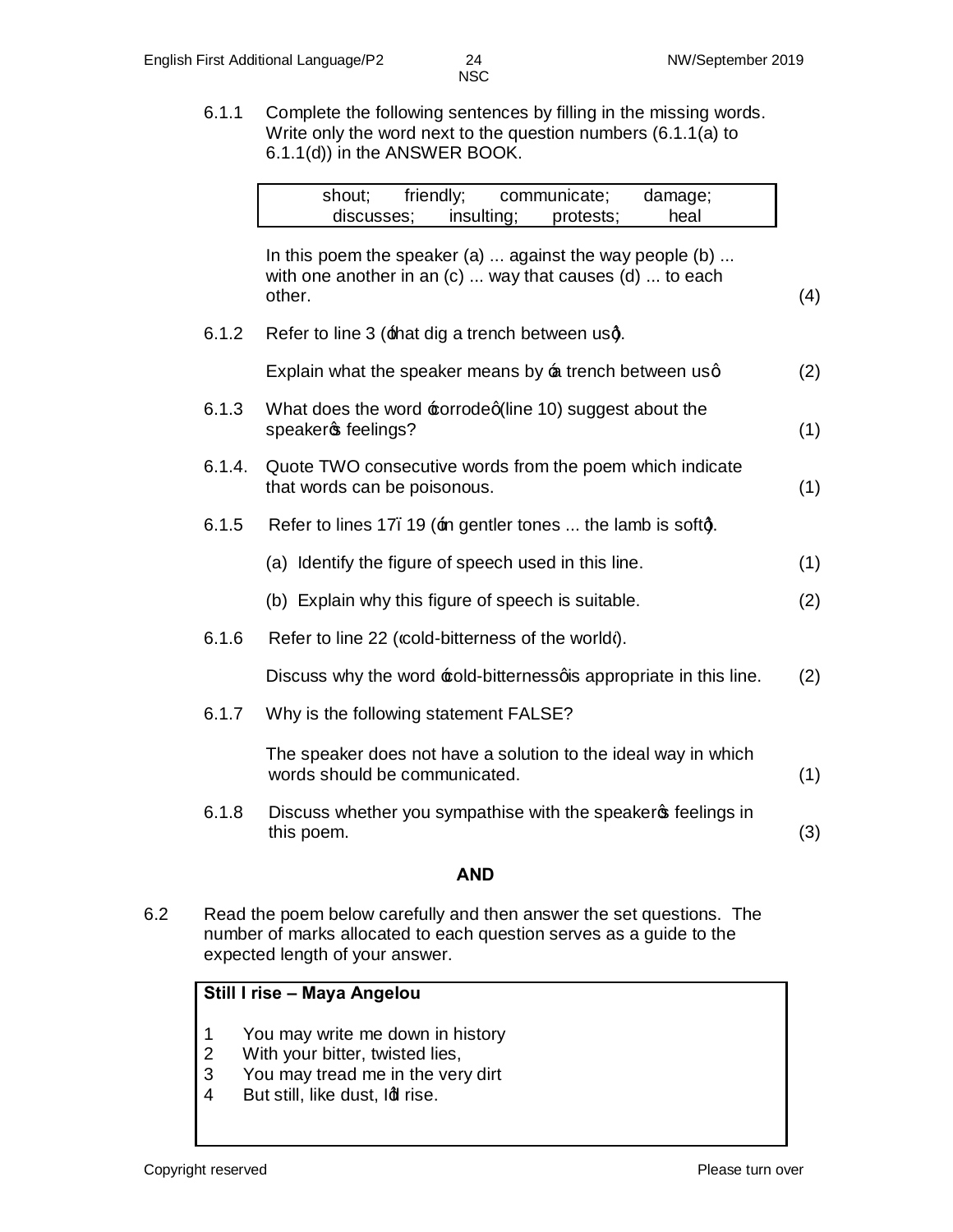| 5<br>6<br>7<br>8                                   | Does my sassiness upset you?<br>Why are you beset with gloom?<br>Cause I walk like love got oil wells<br>Pumping in my living room.                                                                                             |
|----------------------------------------------------|---------------------------------------------------------------------------------------------------------------------------------------------------------------------------------------------------------------------------------|
| 9<br>10<br>11<br>12 <sub>2</sub>                   | Just like moons and like suns,<br>with the certainty of tides,<br>Just like hopes springing high,<br>Still Idl rise.                                                                                                            |
| 13<br>14<br>15 <sub>2</sub><br>16                  | Did you want to see me broken?<br>Bowed head and lowered eyes?<br>Shoulders falling down like teardrops,<br>Weakened by my soulful cries?                                                                                       |
| 17<br>18<br>19<br>20                               | Does my haughtiness offend you?<br>Dong you take it awful hard<br>Cause I laugh like love got gold mines<br>Diggingin my own backyard.                                                                                          |
| 21<br>22<br>23<br>24                               | You may shoot me with your words,<br>You may cut me with your eyes,<br>You may kill me with your hatefulness,<br>But still, like air, Idl rise.                                                                                 |
| 25<br>26<br>27<br>28                               | Does my sexiness upset you?<br>Does it come as a surprise<br>That I dance like love got diamonds<br>At the meeting of my thighs?                                                                                                |
| 29<br>30<br>31<br>32<br>33<br>34                   | Out of the huts of history of shame<br>I rise<br>Up from a past that prooted in pain<br>I rise.<br>Iqm a black ocean, leaping and wide,<br>Welling and swelling I bear in the tide.                                             |
| 35<br>36<br>37<br>38<br>39<br>40<br>41<br>42<br>43 | Leaving behind nights of terror and fear<br>I rise<br>Into a daybreak that wondrously clear<br>I rise<br>Bringing the gifts that my ancestors gave,<br>I am the dream and the hope of the slave.<br>I rise<br>I rise<br>I rise. |